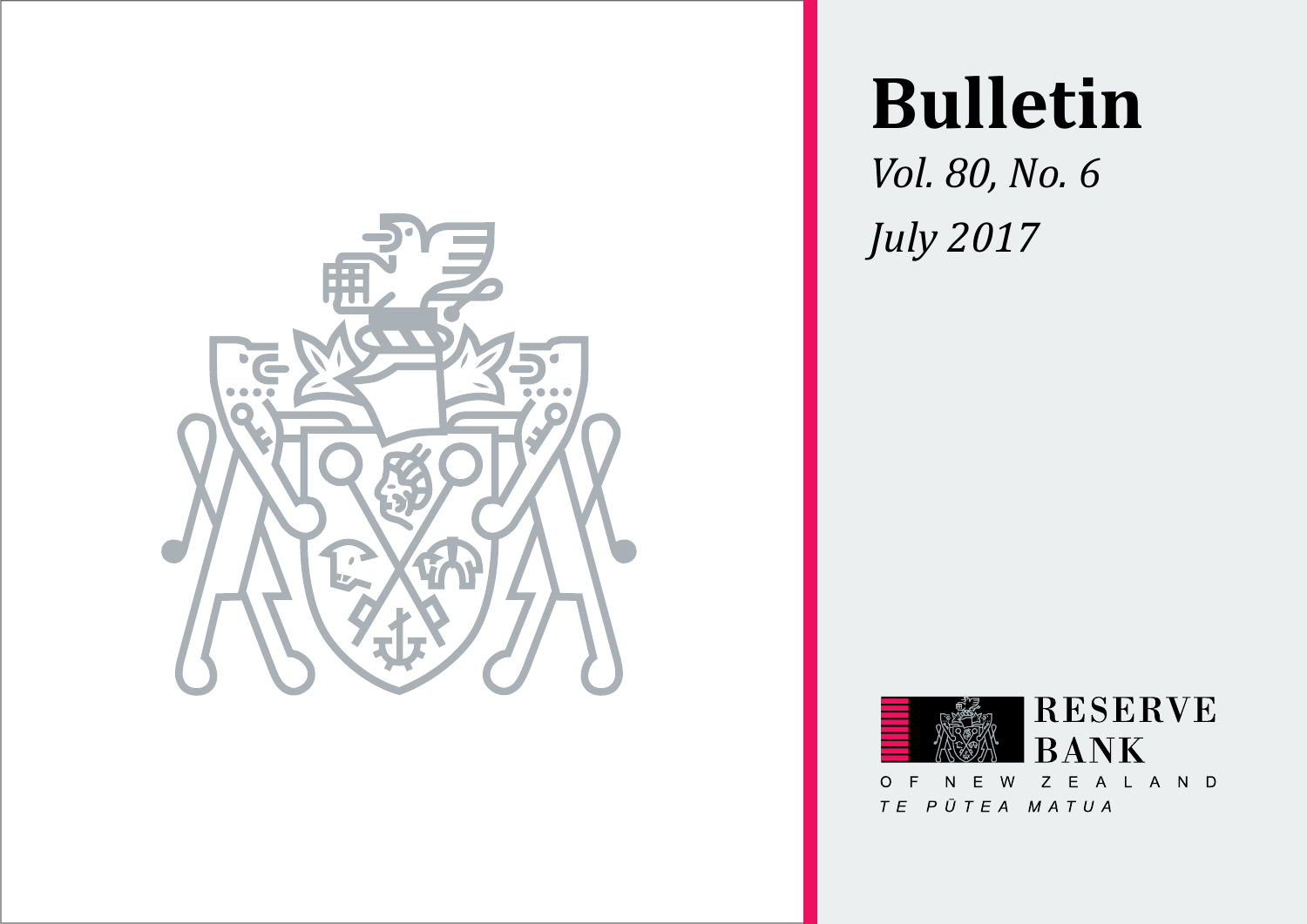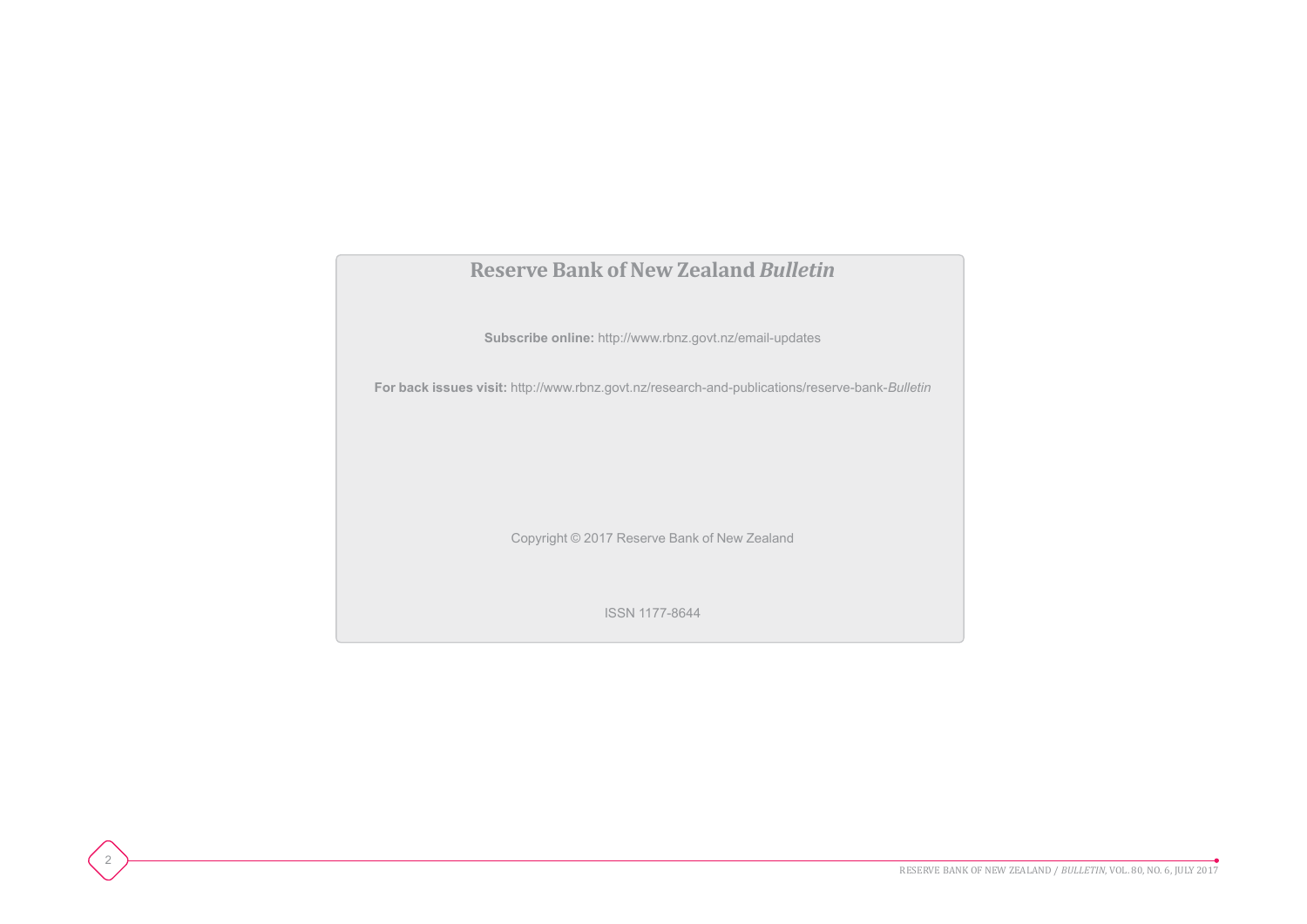# **Outcomes of the 2016 New Zealand Financial Sector Assessment Programme**

*Chris Hunt1*



3

This article reviews the outcomes of the IMF's 2016 Financial Sector Assessment Programme (FSAP) for New Zealand. An FSAP is a comprehensive review of a country's financial system against international standards, with a particular focus on the quality of financial sector regulation. The 2016 FSAP took place over two missions in August and November respectively. The Reserve Bank and other New Zealand agencies spent a considerable amount of time and resource preparing for and supporting the missions.

The results of the IMF's assessment were released in early May 2017. There were well over 100 recommendations, most of them directed at the Reserve Bank given its broad range of financial system responsibilities. The Reserve Bank is considering all the relevant findings and recommendations, and the extent to which implementation would further support the Reserve Bank's statutory purpose of promoting and maintaining a sound and efficient financial system. Several specific FSAP recommendations dovetail with ongoing policy and supervisory initiatives such as the bank director attestation review, the review of bank capital requirements, the review of the statutory framework for the insurance sector and consultation on a debt-to-income instrument for the macro-prudential toolkit.

# **1 Introduction**

In early May 2017 the International Monetary Fund (IMF) released the findings and recommendations from its 2016 review of the New Zealand financial system, known as the *Financial Sector Assessment Programme* (FSAP).2 An FSAP is a key part of the IMF's surveillance of individual member countries. FSAPs analyse the resilience of the financial sector, the quality of financial sector regulation, and the capacity of authorities to manage and resolve financial crises.

The Reserve Bank and other New Zealand authorities strongly support the FSAP as a means of promoting and improving both the quality of financial sector regulation and the outcomes that this regulation seeks to achieve.

The last New Zealand FSAP was in 2003-04, so the 2016 exercise was a timely opportunity for New Zealand to be assessed against evolving international standards, particularly in light of significant changes in

<sup>1</sup> FSAP 'Coordinator', Prudential Supervision Department (PSD), Reserve Bank.

<sup>2</sup> The IMF's reports and media releases from New Zealand authorities can be found on the Reserve Bank's [website](http://www.rbnz.govt.nz/regulation-and-supervision/financial-sector-assessment-programme). This webpage also contains a link to a 2016 *Bulletin* [article](http://www.rbnz.govt.nz/-/media/ReserveBank/Files/Publications/Bulletins/2016/2016apr79-7.pdf) which provides additional background material.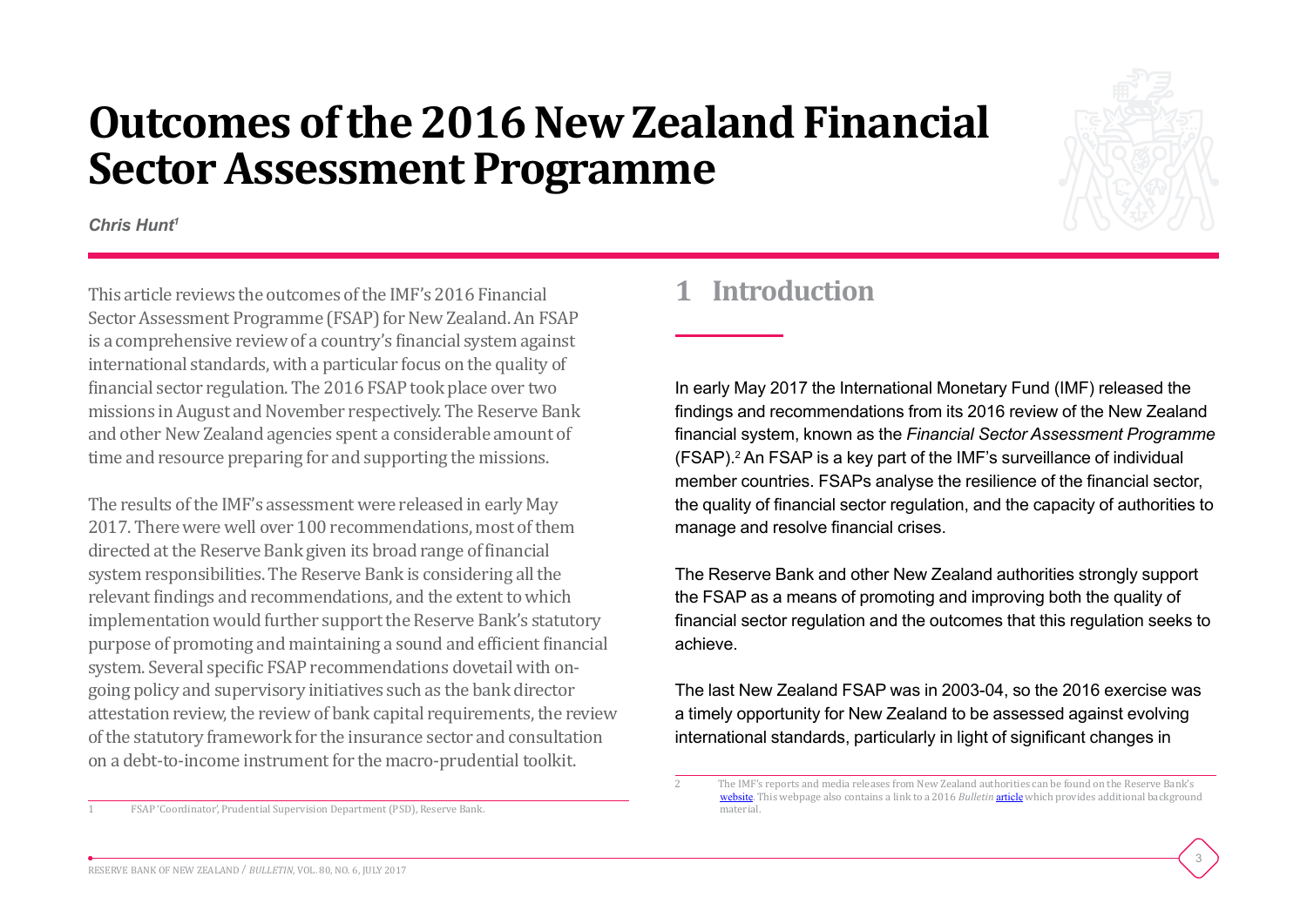New Zealand's regulatory landscape. The 2016 FSAP involved an assessment of the Reserve Bank's broad range of financial systemrelated functions, as well as the market conduct role of the Financial Markets Authority (FMA).

This article explains how the Reserve Bank and other New Zealand agencies prepared for the FSAP, as well as some of the key features of the FSAP process (section 2). Section 3 provides a high-level overview of the results, focussing on the 'key recommendations' outlined in the IMF's main summary report. The remaining sections discuss the results that relate to the Reserve Bank's role as prudential regulator and supervisor, and identify areas of continuing work in responding to the recommendations.

# **2 Background**

4

In March 2014 the Reserve Bank, on behalf of other members of New Zealand's Council of Financial Regulators (CoFR) – an inter-agency body comprising the Reserve Bank, FMA, Ministry of Business, Innovation and Employment (MBIE), and the Treasury – approached the IMF to request an FSAP. Agreement was subsequently reached with the IMF that one would take place during 2016.

CoFR agreed that the Reserve Bank would act as lead coordinator of the FSAP process. An inter-agency governance structure was established comprising a Steering Group providing oversight, supported by a Secretariat of working-level officials from the four CoFR agencies. The Steering Group provided regular updates to CoFR and periodic progress reports for the Minister of Finance, and the Minister of Commerce and Consumer Affairs.

## *Preparations and planning*

By early 2016, it was agreed that the New Zealand FSAP would take place across two 'missions' in August and November, with the assessment conducted by sectoral experts (some of whom were IMF staff and others external consultants hired by the IMF).

New Zealand authorities produced a number of background papers, selfassessments and responses to questionnaires, all designed to support the discussion and analysis across the two missions. This preparatory work included discussions with the IMF's stress testing expert on the scope and design of the approach to assessing the resilience of the New Zealand banking system.

The bulk of the preparatory work was undertaken by the Reserve Bank and the FMA, supported where necessary by MBIE and the Treasury, and involved a significant amount of staff resource from both organisations. In addition, the Reserve Bank provided administrative resource to facilitate the planning and scheduling of the meetings across the August and November missions.

#### *August mission*

The August mission involved the following:

• A detailed (graded) assessment against the international standards for banking supervision.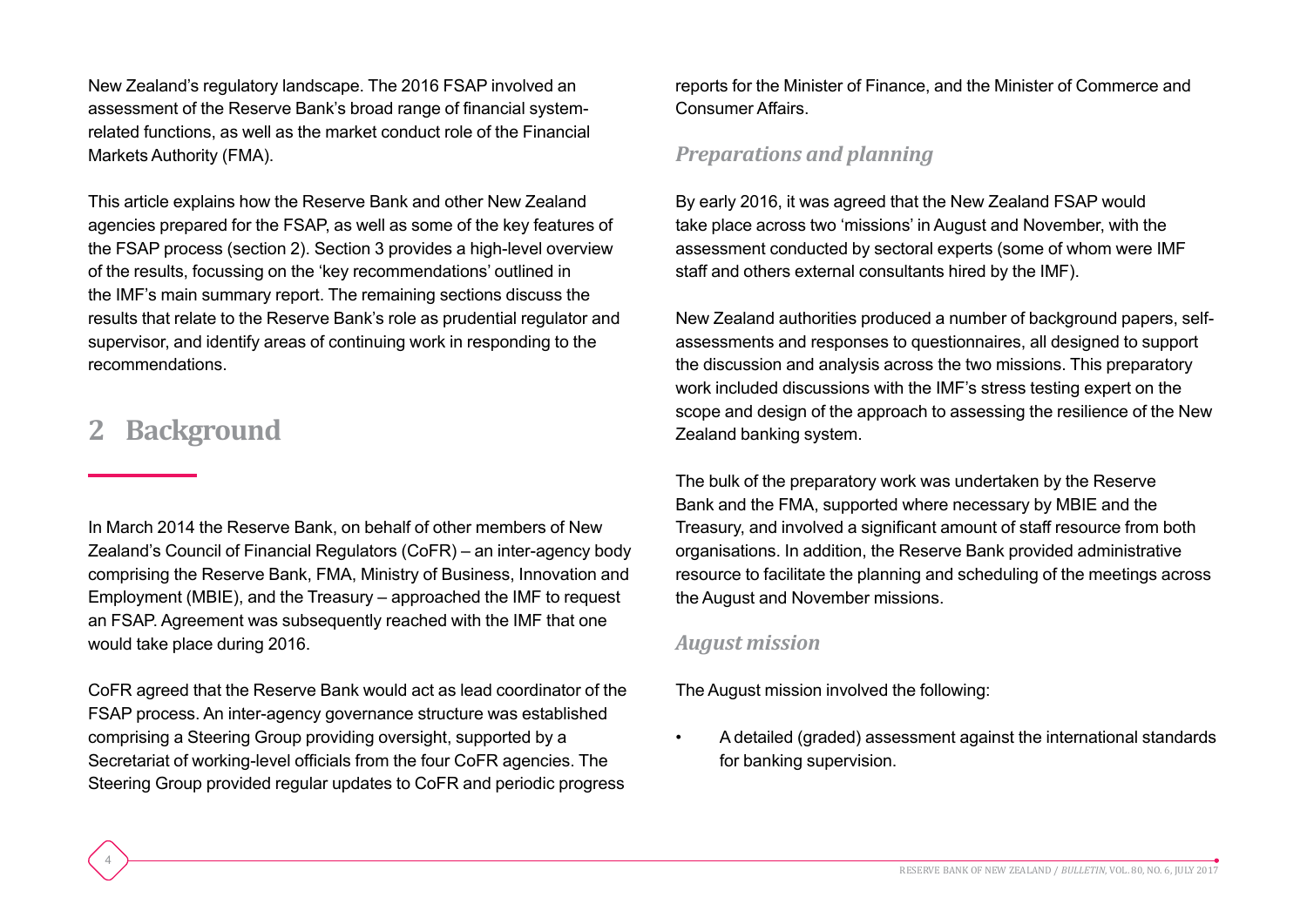- A detailed (graded) assessment against the international standards for insurance supervision.
- A non-graded assessment of New Zealand's crisis management and resolution framework for banks, insurers and non-bank deposit-takers.
- A non-graded assessment of the regulation and oversight of financial market infrastructures (FMIs).

The August mission began with some of the FSAP team visiting Sydney and Melbourne to meet with Australian authorities and the parents of the four large Australian banks that operate in New Zealand. This visit underscored the importance of the trans-Tasman relationship for financial system outcomes in New Zealand.

There were more than 130 meetings across the banking, insurance, crisis management and FMI assessments during August, as well as discussions around the bank stress-testing exercise. This total also included meetings with private sector stakeholders: regulated entities, audit firms and industry groups.

## *November mission*

The main focus of the November mission was on the role of the FMA in regulating New Zealand's capital markets. Specifically, a non-graded assessment of the FMA's role as market conduct regulator with a particular emphasis on managed investment schemes (more commonly known elsewhere as collective investment schemes).

The November mission also covered the following areas:

- A non-graded assessment of the Reserve Bank's macro-prudential policy framework.
- The completion of a stress testing exercise directed at the large banks that had begun earlier in the year.
- A series of meetings on the topic of correspondent banking relationships (CBRs), and the interface between New Zealand's Anti-Money Laundering and Countering Financing of Terrorism (AML/CFT) regime and money remittances.

## *Draft findings and recommendations*

Across the two missions the IMF produced two *Detailed Assessment Reports* (DARs), and five *Technical Notes*. The DARs reflect the graded assessments of the banking and insurance sectors, while the *Technical Notes* are tied to the other non-graded components of the FSAP. Across all seven reports there were around 120 specific recommendations. The findings and conclusions of the two missions would form the basis of the main report that would be published in May under the title, *Financial*  **System Stability Assessment [\(FSSA\)](http://www.rbnz.govt.nz/-/media/ReserveBank/Files/regulation-and-supervision/FSAP/new-zealand-FSAP-2016-FSSA.pdf?la=en).** 

Upon receipt of the draft findings and recommendations, New Zealand authorities were able to comment on all of the draft reports. In parallel the IMF undertook its own internal peer review process.

## *Publication*

The review process was completed in April. In early May the FSSA was discussed at the IMF's Executive Board, alongside New Zealand's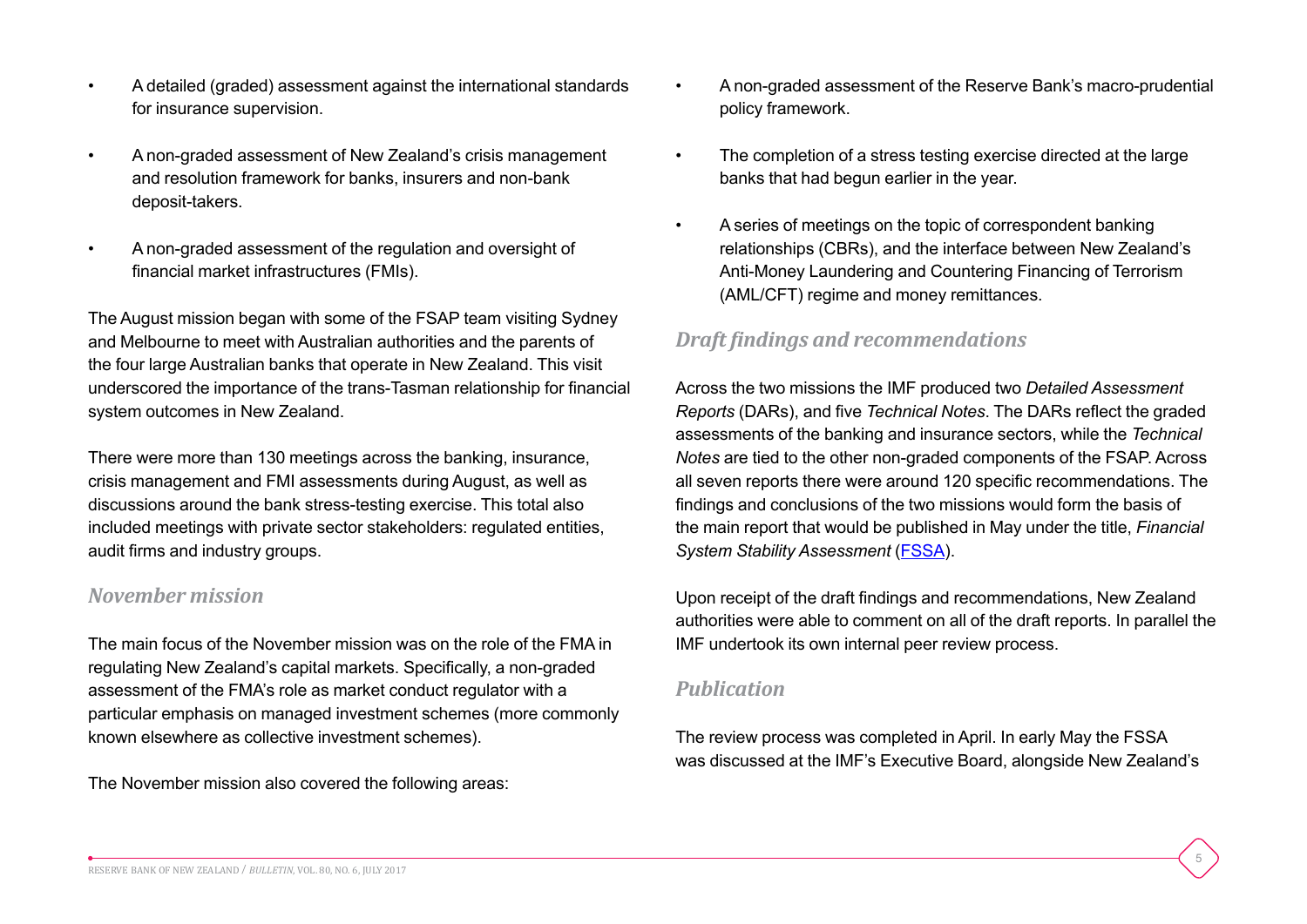annual Article IV report.<sup>3</sup> New Zealand's representative at the IMF also made a concluding statement prepared in conjunction with New Zealand agencies. IMF Board directors broadly concurred with the findings and recommendations of the FSAP main report.

Following the board meeting the IMF released the FSSA and an accompanying press statement on 8 May. The seven individual reports were released two days later.

New Zealand agencies coordinated the release of press statements on 9 May.<sup>4</sup>

**3 Overviewoffindings and recommendations**

6

The FSSA provides a high-level summary of the findings and recommendations across both the August and November missions.

The FSSA notes that the main macro-financial risks confronting the New Zealand financial system stem from imbalances in the housing market, concentrated banking exposures to the dairy sector and a high reliance by New Zealand banks on wholesale funding. These are the same set

of risks that the Reserve Bank has identified in recent *Financial Stability Reports*. 5

That said the FSSA notes that the New Zealand banking system appears reasonably well placed to withstand large, but plausible shocks – as judged by a battery of stress tests directed at the large banks. The New Zealand banking system also benefits from a relative absence of the sort of contagion channels evident in other jurisdictions (in the form of significant inter-bank exposures, or exposures to other non-bank financial institutions).

Stress tests have their limits as a litmus test of financial sector resilience. The IMF has proposed a large number of recommendations designed to improve, in its view, the quality of financial sector regulation. This includes recommendations to improve both prudential regulation and supervision (the remit of the Reserve Bank), and market conduct (the remit of the FMA and MBIE), together with the framework for crisis management and resolution.

Table 1 lists the key recommendations from the FSSA. Given the broad range of financial sector functions that the Reserve Bank has been delegated, most of the key recommendations and the majority of the overall recommendations are tied to prudential regulation and supervision.

At a high level, the IMF believes that the Reserve Bank should rebalance its 'three-pillar' approach to regulation and supervision towards a greater emphasis on 'regulatory discipline'.<sup>6</sup> That is to say, the focus

5 The latest *FSR* is available on the Reserve Bank [website.](http://www.rbnz.govt.nz/financial-stability/financial-stability-report)

<sup>3</sup> Article IV missions are part of the more regular monitoring and surveillance activities of the IMF. Article IV missions typically focus on the exchange rate, monetary and fiscal policies, as well as various structural reforms. Financial sector regulatory frameworks can also form part of these annual discussions.

The press statement from the Minister of Finance can be found on the Beehive [website](https://www.beehive.govt.nz/release/imf-reports-positively-new-zealand) and the FMA's on its [website.](https://fma.govt.nz/news/media-releases/imf-nz-fsap-assessment-2017)

<sup>6</sup> The Reserve Bank's 'three-pillars' are self, market and regulatory discipline. See the 2016 [speech](http://www.rbnz.govt.nz/-/media/ReserveBank/Files/Publications/Speeches/2016/NZs-evolving-approach-to-prudential-supervision.pdf) by Fiennes for an overview of the Reserve Bank's three pillar approach to prudential supervision. For a discussion of how these three pillars have evolved over time see this *Bulletin* [article.](http://www.rbnz.govt.nz/-/media/ReserveBank/Files/Publications/Bulletins/2016/2016aug79-14.pdf)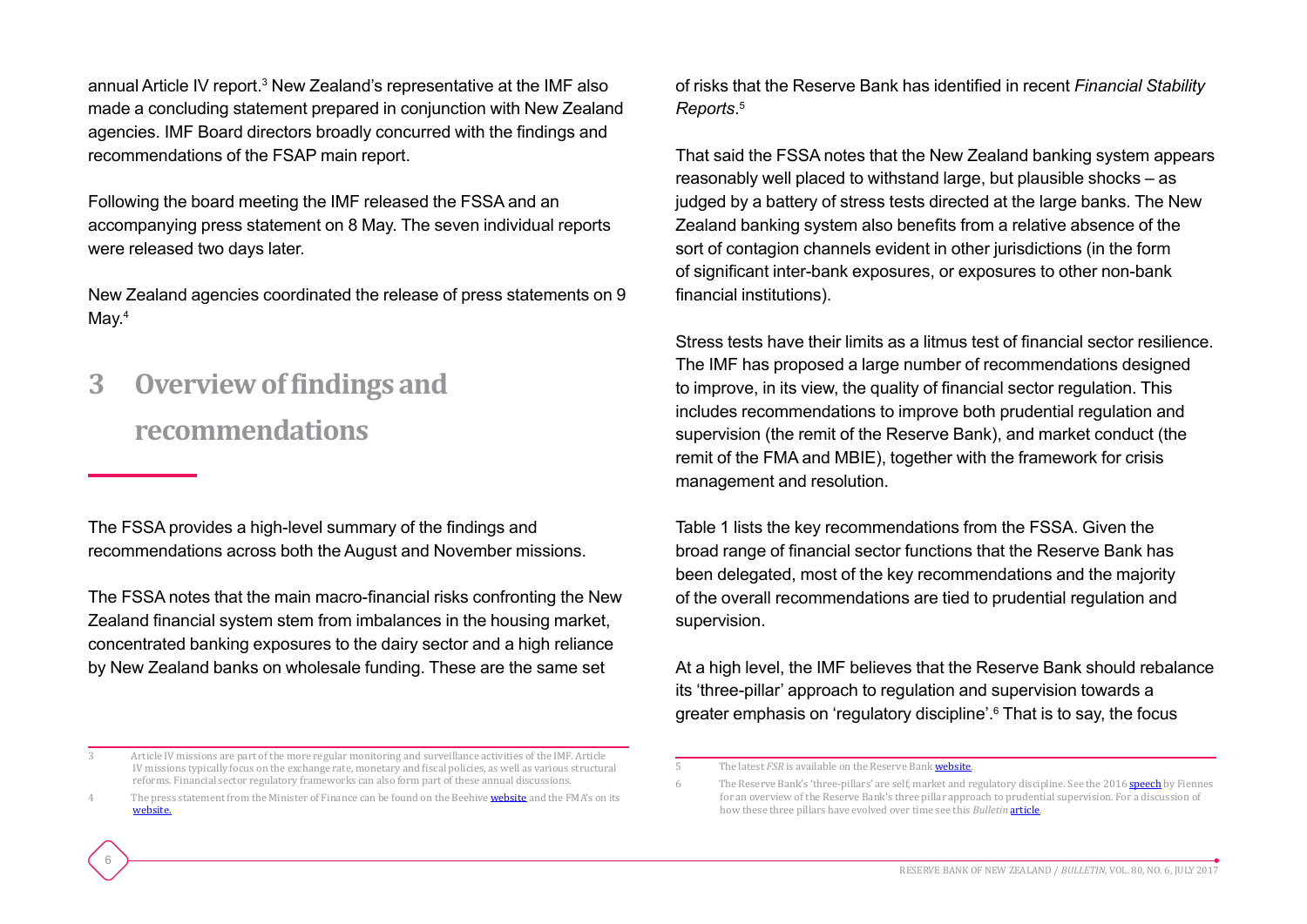#### **Table 1 Key recommendations**

| <b>Financial stability and financial sector resilience</b>                                                                                                                                                                                             | Timing <sup>1</sup> | <b>Agency</b>             |
|--------------------------------------------------------------------------------------------------------------------------------------------------------------------------------------------------------------------------------------------------------|---------------------|---------------------------|
| Increase RBNZ resources for the supervision and regulation of banks, insurance companies, and FMIs                                                                                                                                                     | <b>ST</b>           | <b>RBNZ</b>               |
| Strengthen cooperation and collaboration arrangements with Australian authorities                                                                                                                                                                      | <b>ST</b>           | All                       |
| Clarify responsibilities of the Treasury and RBNZ on financial sector issues to reinforce the role of RBNZ as prudential regulator and<br>supervisor                                                                                                   | <b>ST</b>           | <b>RBNZ</b>               |
|                                                                                                                                                                                                                                                        |                     | Treasury                  |
| Issue enforceable standards on key risks, governance, risk management, and controls to make RBNZ's supervisory expectations more<br>transparent and support supervisory preventive action                                                              | <b>ST</b>           | <b>RBNZ</b>               |
| Review and extend the enforcement regime to promote preventive action and enhance sanctions powers, including by eliminating<br>ministerial consent for directions, and making compliance with RBNZ policy documents evidence of prudent practice      | MT                  | <b>RBNZ</b>               |
| Initiate on-site programmes to test the foundation of the three pillar approach and directors' attestations, and increase supervisory<br>engagement with institutions in order to require appropriate action                                           | <b>ST</b>           | <b>RBNZ</b>               |
| Refine FMA supervision by a) direct monitoring of aspects of asset management relevant to financial stability; b) ensuring quality of<br>Financial Markets Supervisors; and c) enhancing insurance intermediary and conduct regulation and supervision |                     | <b>FMA</b><br><b>MBIE</b> |
| Expand the FMA's regulatory perimeter to include licensing and supervision of custodians and appropriate oversight of wholesale asset<br>managers                                                                                                      | <b>ST</b>           | <b>FMA</b><br><b>MBIE</b> |
| Adopt and implement proposed FMI legislation on regulation, oversight, and enforcement powers                                                                                                                                                          |                     | <b>RBNZ</b><br><b>FMA</b> |
| Adopt the PFMI through detailed requirements in secondary legislation; change the frequency of FMI self assessments in the proposed<br>regime from three to two years; and enhance compliance of the designated FMIs with PFMI requirements            | <b>ST</b>           | <b>RBNZ</b><br><b>FMA</b> |
| Ensure that designated non-financial businesses and professions are subject to AML/CFT requirements, particularly company service                                                                                                                      | MT                  | MoJ                       |
| providers, lawyers, and accountants                                                                                                                                                                                                                    |                     | <b>DIA</b>                |
| Expand data collection and modelling efforts to develop structural models for credit risk in commercial real estate (CRE) and corporate<br>portfolios                                                                                                  | <b>MT</b>           | <b>RBNZ</b>               |

1 C = continuous; I (immediate) = within one year; ST (short-term) = 1–3 years; MT (medium-term) = 3–5 years

(continued overleaf)

7

 $\bullet$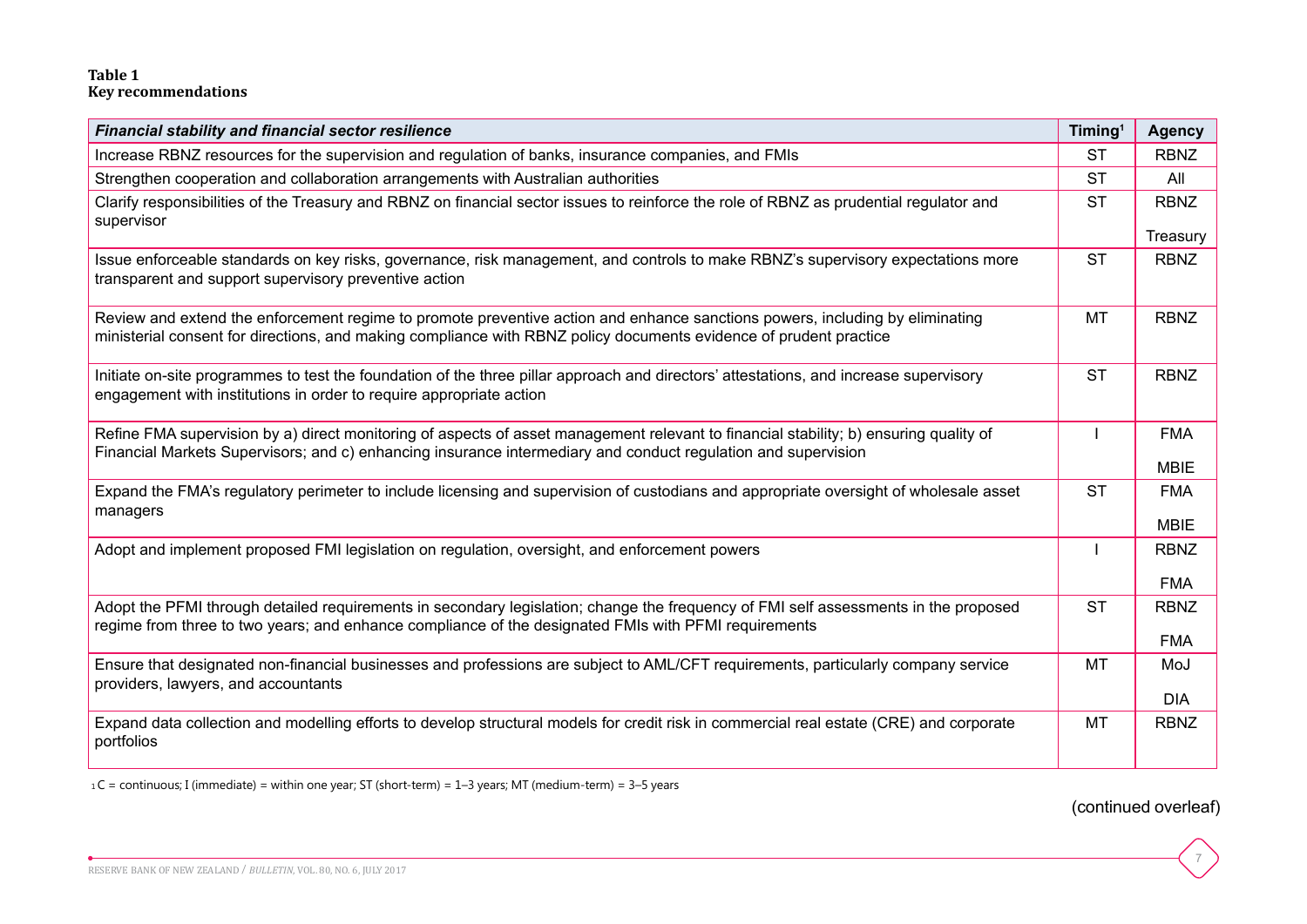#### **Table 1 Key recommendations (continued)**

8

| <b>Macro-prudential framework</b>                                                                                                                                                                                                                                                        | <b>Timing</b> | <b>Agency</b> |
|------------------------------------------------------------------------------------------------------------------------------------------------------------------------------------------------------------------------------------------------------------------------------------------|---------------|---------------|
| Strengthen arrangements for macro-prudential policy by increasing communication efforts; by increasing the transparency of the process<br>to adjust the framework; and by maintaining an accountability framework that does not jeopardise the integrity and independence of the         | C             | <b>RBNZ</b>   |
| macro-prudential decision-making process                                                                                                                                                                                                                                                 |               | Treasury      |
| Introduce DTI measures in the macro-prudential toolkit                                                                                                                                                                                                                                   |               | <b>RBNZ</b>   |
|                                                                                                                                                                                                                                                                                          |               | Treasury      |
| Implement DTI measures if the changes to the LVR do not reduce the risks in the housing sector                                                                                                                                                                                           |               | <b>RBNZ</b>   |
| Increase capital buffer requirements to reflect the concentration of the financial sector in four banks                                                                                                                                                                                  |               | <b>RBNZ</b>   |
| Crisis readiness, management, and resolution                                                                                                                                                                                                                                             | <b>Timing</b> | <b>Agency</b> |
| Strengthen domestic crisis management arrangements by reaching ex ante agreement on roles, responsibilities, and processes;<br>pre-positioning, mobilisation, logistics, and communications plans; and testing through simulation exercises                                              | MT            | <b>RBNZ</b>   |
|                                                                                                                                                                                                                                                                                          |               | Treasury      |
| Reconsider the merits of deposit insurance, or in the absence of policy support, introduce a limited depositor preference to provide legal<br>certainty for the de minimis exemption in OBR                                                                                              | <b>MT</b>     | <b>RBNZ</b>   |
|                                                                                                                                                                                                                                                                                          |               | Treasury      |
| Revise the RBNZ Act to provide greater clarity and certainty in resolution, by inserting objectives in resolution including protection of<br>depositors and the public interest and requiring accountability reporting against these objectives; by clarifying that the RBNZ is the sole | MT            | <b>RBNZ</b>   |
| resolution authority, and inserting an express requirement for ministerial consent for resolutions with fiscal or systemic implications only                                                                                                                                             |               | Treasury      |

1 C = continuous; I (immediate) = within one year; ST (short-term) = 1–3 years; MT (medium-term) = 3–5 years

on the nature and scope of the requirements (rules, standards) placed upon regulated entities that are designed to ensure the overall health of the financial system, together with the way these requirements are implemented and enforced. By adopting a somewhat more intrusive approach, the IMF is of the view that this will further support the other two pillars of self- and market discipline.

#### *Cross-cutting issues*

There are a number of general recommendations that cut across different parts of the FSAP.

#### *Resources*

The IMF is of the view that the current level of supervisory resources across all sectors is insufficient, even if no significant change to regulatory frameworks is envisaged. This applies mainly to the Reserve Bank as prudential regulator, although more resource for the FMA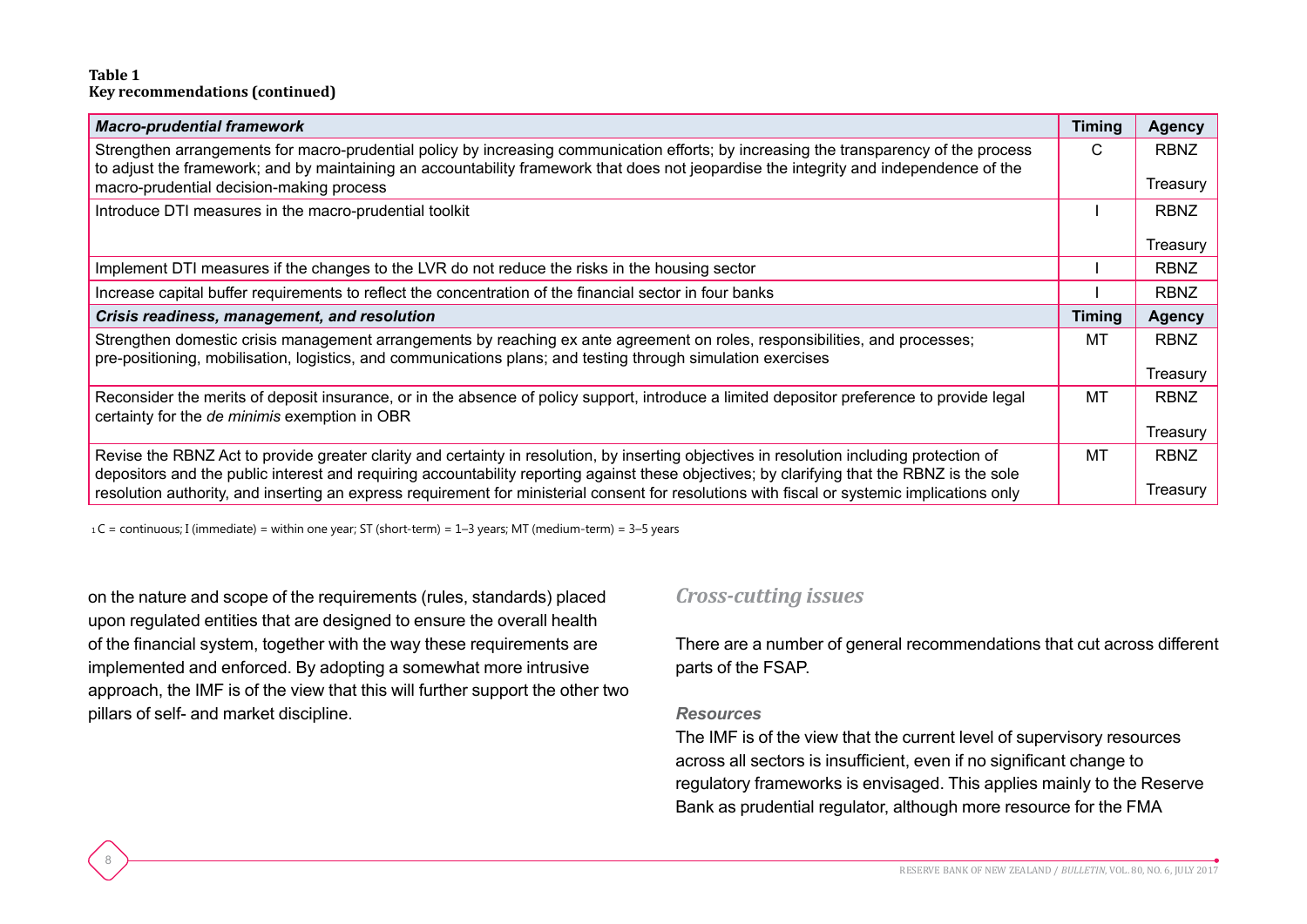in respect of its market conduct role for the insurance sector is also recommended.

For the Reserve Bank, the current level of resourcing has evolved in response to a relatively low-intensity approach to prudential supervision (compared to other jurisdictions) tied to the emphasis that is placed on self and market discipline within the three-pillar framework.

### *Clarify responsibilities and define accountability to support independence*

The IMF recommends a number of steps to strengthen institutional arrangements, define responsibilities, and to clarify the objectives necessary to support the operational independence of New Zealand's financial regulators. These recommendations cover prudential regulation and supervision, crisis management, and macro-prudential policy.

The IMF notes that the Reserve Bank, as a financial regulator, must have a suitable distance between itself and the executive branch of government. Independence is a necessary pre-condition for optimal policy and supervisory outcomes, albeit this needs to be supported by a robust framework that holds the Reserve Bank accountable to both government and the public.

#### *Cooperation with Australian authorities*

The IMF recommends strengthening collaboration and cooperation with the Australian authorities in order to recognise the important interdependencies between the two financial systems. The IMF recognise that there are already well-developed working relationships between the New Zealand authorities and their Australian counterparts. This is reflected in on-going supervisory contact between the Reserve Bank and its counterpart in Australia, as well as through forums such as the Trans-Tasman Banking Council (TTBC) which is a body comprising various New Zealand and Australian agencies.

## *Reserve Bank response*

The Reserve Bank has already begun the process of reviewing all the relevant findings and recommendations. The initial focus is on the extent to which greater alignment with international orthodoxy – as envisaged in most of the recommendations – might further contribute to the Reserve Bank's statutory objectives tied to the promotion of a sound and efficient financial system.

The Reserve Bank continues to believe that its three-pillar framework, and an emphasis on self- and market discipline, has served New Zealand well. That said, there are a number of recommendations that, if adopted, may support financial system outcomes and the statutory purpose of the Reserve Bank.

In this regard the Reserve Bank will consider how it can more actively cooperate and coordinate with the Australian Prudential Regulation Authority (APRA) in the on-going regulation and supervision of the large Australian-owned banks.

The Reserve Bank will work with the Treasury to consider those recommendations tied to the 'institutional boundary' question in order to preserve and enhance a suitable degree of operational autonomy.

More generally, the Reserve Bank will be closely examining those recommendations that taken together may enhance the three-pillar approach to regulation and supervision. Elements of this model could include more independent verification or validation of information provided by regulated institutions, and a greater use of thematic reviews.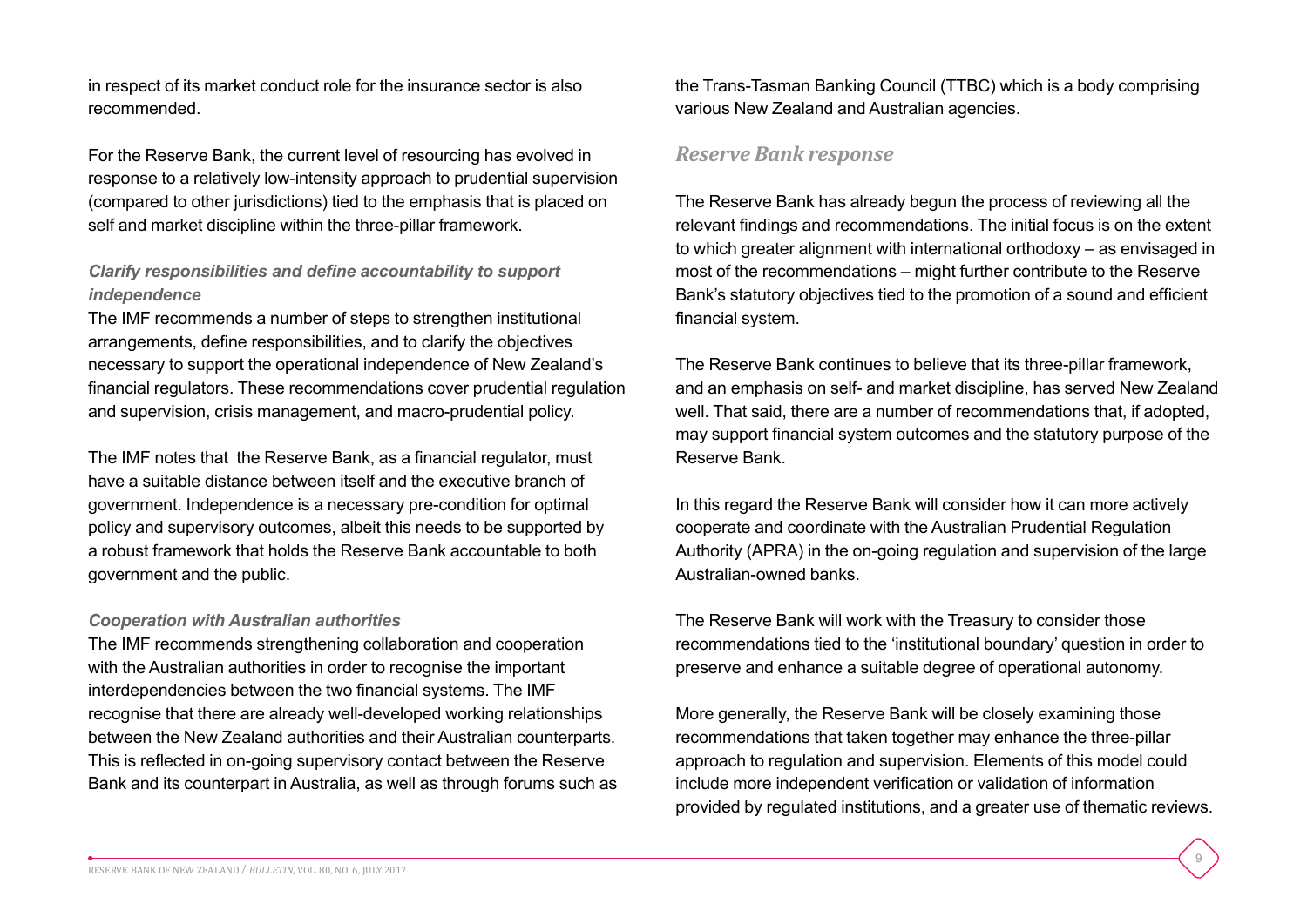Other elements of this enhanced BAU model could include more clearly articulated (and enforceable) policy requirements, a re-emphasis on conservative and simple regulatory settings, and a more systematic and consistent approach to disclosure in the insurance sector. The review of the bank attestation regime currently in progress is likely to provide some insights into the value of the attestation process, how it could be enhanced and possibly how it could be applied to other sectors the Reserve Bank supervises.

The Reserve Bank will provide quarterly reporting, along with other agencies, to the Minister on progress in implementing FSAP findings and recommendations via CoFR.

# **4 Banking supervision assessment**

The assessment of the regulatory and supervision framework for New Zealand's registered banks was undertaken against international standards developed by the Basel Committee on Banking Supervision (BCBS). There are 29 core principles (the 'Basel core principles' (BCPs)) divided into two broad categories: *supervisory powers, responsibilities and functions* (BCPs 1-13), and; *prudential regulations and requirements*   $(BCPs 14-29)$ .<sup>7</sup> This assessment is graded on a five point scale: compliant, largely compliant, materially non-compliant, not compliant and not applicable. Each BCP has a number of 'essential criteria' against which the overall grade is judged.

The BCP assessment was undertaken during the first mission. There were two banking sector experts as part of the IMF's mission team, and most of the meetings involved the Reserve Bank. In addition, the banking assessors met a number of other government agencies, banks, industry bodies and other stakeholders.

The banking assessors acknowledged the significant enhancements to the regime since the last FSAP in 2003, and the capable and professional staff of the Reserve Bank. Nevertheless the current supervisory approach results in a low level of formal compliance against the requirements of the BCPs, while policy and supervisory resources are seen as insufficient, even for the current framework. This lack of formal compliance is centred on those BCPs that require specific policies (BCPs 14-29), and a reasonably high level of prescription for such policies. In addition, the assessors noted the lack of on-site inspections and a lack of independent validation or verification of the information provided by banks to the Reserve Bank.

The main recommendations are as follows:

- Continue to enhance the 'regulatory pillar'.
- The need to conduct or arrange on-site inspections and develop processes to ensure there is 'strong first hand verification of prudential returns'.
- Issue more regulatory guidelines to support self-discipline and in particular to help with verifying or validating director attestations.
- Shift the focus of enforcement from formal breaches to preventative actions (i.e. actions undertaken prior to formal breaches of

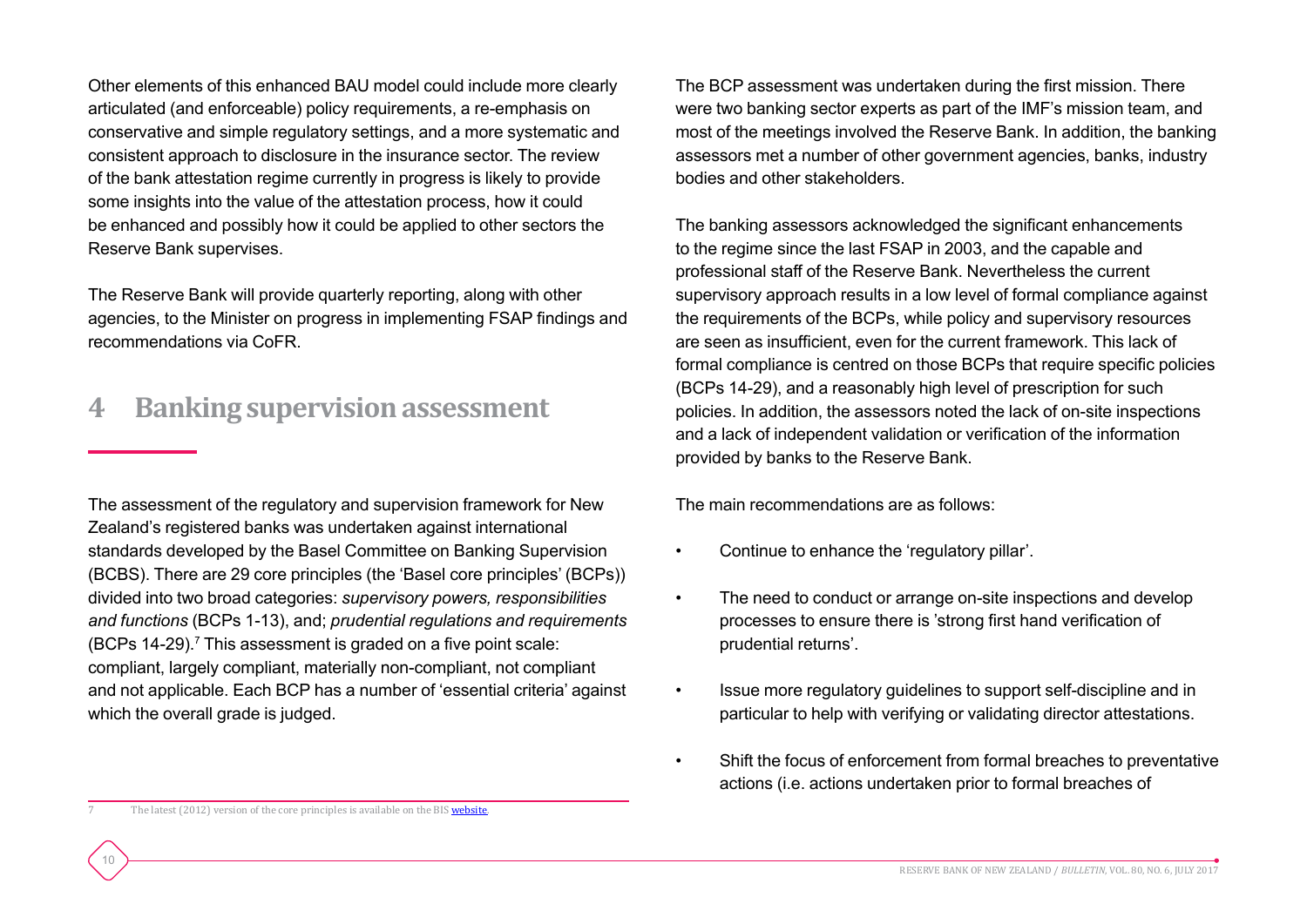#### **Table 2 BCP assessment - summary of results**

|                              | <b>Core principle</b>                                                          | <b>Compliant</b> | <b>Largely</b><br>compliant | <b>Materially</b><br>non-compliant | Non-compliant | Not applicable |  |  |
|------------------------------|--------------------------------------------------------------------------------|------------------|-----------------------------|------------------------------------|---------------|----------------|--|--|
| $\checkmark$ FSAP assessment |                                                                                |                  |                             |                                    |               |                |  |  |
| BCP 1:                       | Responsibilities, objectives & powers                                          |                  | ✓                           |                                    |               |                |  |  |
| BCP 2:                       | Independence, accountability, resourcing<br>& legal protection for supervisors |                  |                             | $\checkmark$                       |               |                |  |  |
| BCP 3:                       | Cooperation & collaboration                                                    |                  | $\checkmark$                |                                    |               |                |  |  |
| BCP 4:                       | Permissible activities                                                         |                  | ✓                           |                                    |               |                |  |  |
| BCP <sub>5</sub> :           | Licensing criteria                                                             | $\checkmark$     |                             |                                    |               |                |  |  |
| BCP 6:                       | Transfer of significant ownership                                              | $\checkmark$     |                             |                                    |               |                |  |  |
| BCP 7:                       | Major acquisitions                                                             | $\checkmark$     |                             |                                    |               |                |  |  |
| BCP 8:                       | Supervisory approach                                                           |                  |                             | $\checkmark$                       |               |                |  |  |
| BCP 9:                       | Supervisory techniques & tools                                                 |                  |                             | $\checkmark$                       |               |                |  |  |
|                              | BCP 10: Supervisory reporting                                                  |                  |                             | $\checkmark$                       |               |                |  |  |
|                              | BCP 11: Corrective & sanctioning powers                                        |                  | $\checkmark$                |                                    |               |                |  |  |
|                              | BCP 12: Consolidated supervision                                               |                  | ✓                           |                                    |               |                |  |  |
|                              | BCP 13: Home-host relationships                                                |                  | $\checkmark$                |                                    |               |                |  |  |
|                              | BCP 14: Corporate governance                                                   |                  |                             | $\checkmark$                       |               |                |  |  |
|                              | BCP 15: Risk management                                                        |                  |                             | $\checkmark$                       |               |                |  |  |
|                              | BCP 16: Capital adequacy                                                       | $\checkmark$     |                             |                                    |               |                |  |  |

(continued overleaf)

**C**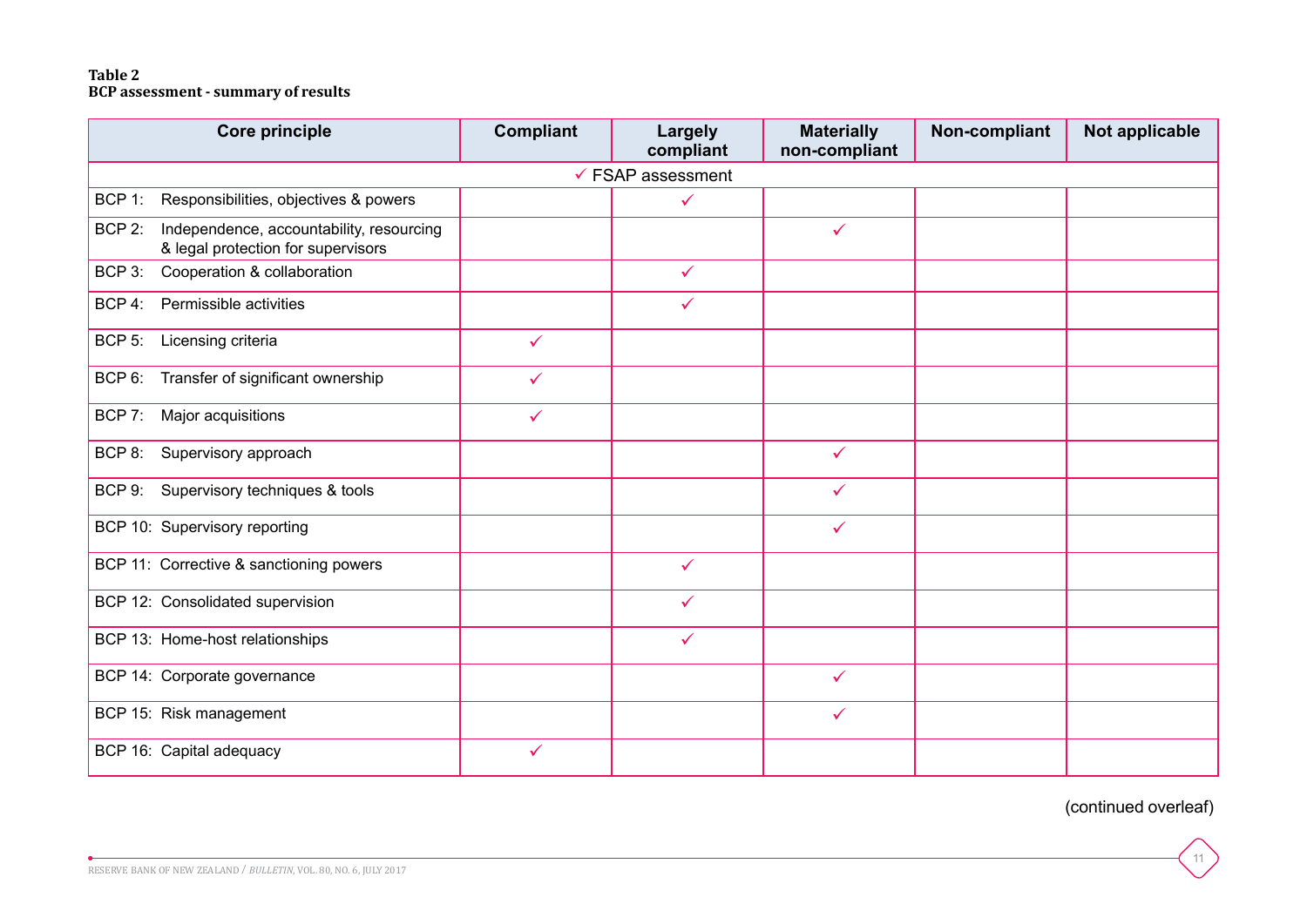#### **Table 2 BCP assessment - summary of results (continued)**

| <b>Core principle</b>                         | <b>Compliant</b> | <b>Largely</b><br>compliant | <b>Materially</b><br>non-compliant | Non-compliant | Not applicable |
|-----------------------------------------------|------------------|-----------------------------|------------------------------------|---------------|----------------|
| BCP 17: Credit risk                           |                  |                             | ✓                                  |               |                |
| BCP 18: Problem assets, provisions & reserves |                  |                             | $\checkmark$                       |               |                |
| BCP 19: Concentration risk & large exposures  |                  |                             | $\checkmark$                       |               |                |
| BCP 20: Transactions with related parties     |                  |                             | $\checkmark$                       |               |                |
| BCP 21: Country transfer risk                 | $\checkmark$     |                             |                                    |               |                |
| BCP 22: Market risks                          |                  | $\checkmark$                |                                    |               |                |
| BCP 23: Interest rate risk in banking book    |                  |                             | $\checkmark$                       |               |                |
| BCP 24: Liquidity risk                        | $\checkmark$     |                             |                                    |               |                |
| BCP 25: Operational risk                      |                  |                             | $\checkmark$                       |               |                |
| BCP 26: Internal control & audit              |                  |                             | $\checkmark$                       |               |                |
| BCP 27: Financial reporting & external audit  |                  | ✓                           |                                    |               |                |
| BCP 28: Disclosure & transparency             | $\checkmark$     |                             |                                    |               |                |
| BCP 29: Abuse of financial services           | $\checkmark$     |                             |                                    |               |                |
| <b>Totals</b>                                 | 8                | 8                           | 13                                 |               |                |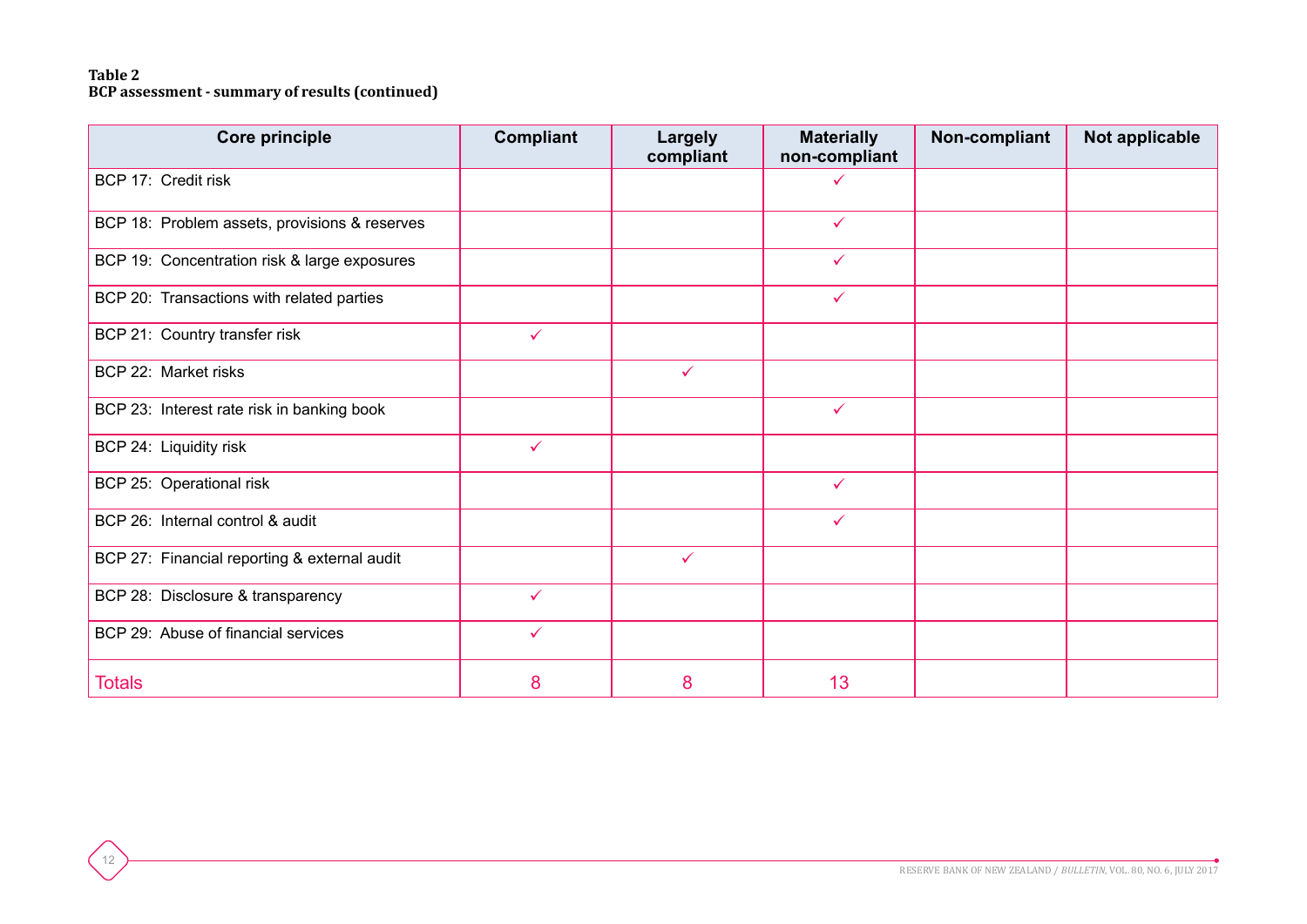regulatory requirements, based on a judgement that a bank is not carrying on its business in a prudent manner).

- Delineate more clearly the roles and responsibilities of the Reserve Bank and the Treasury so as to maintain the operational independence of the Reserve Bank.
- Take a more proactive approach to trans-Tasman collaboration.

The formal grades received are summarised below in table 2. Overall, the Reserve Bank was judged 'materially non-compliant' for 13 of the 29 BCPs.

These grades, accompanying analysis, and the full set of recommendations can be found in the banking assessment DAR. The DAR also contains the Reserve Bank's formal response to the assessment (pages 219-221).8

## *Reserve Bank response*

The FSAP assessment against the BCPs was a timely opportunity to have the Reserve Bank's three-pillar approach to prudential supervision benchmarked against international standards, particularly in light of regulatory changes in the banking sector since the last FSAP. These changes have included new liquidity standards in 2010, the adoption of the Basel II and III capital standards in 2007 and 2013 respectively, and the introduction of the Open Bank Resolution (OBR) policy – designed to minimise the damage to the financial system resulting from the failure of a large bank. In addition, the Reserve Bank has increased the intensity of its supervisory approach since the global financial crisis (GFC), in terms

of degree of engagement with banks and improvements in supervisory analysis and data.

The Reserve Bank recognises that, despite a rebalancing towards more regulation post-GFC, New Zealand's banking regime remains unusual given the emphasis that is placed on self and market discipline, and its relatively low-intensity supervisory approach. In this regard, the results of the formal grading assessment against the BCPs came as no surprise – and indeed aligned very closely with the Reserve Bank's own selfassessment conducted prior to the August mission.

As noted in section 3, the Reserve Bank will be paying particular attention to those recommendations that support the functioning of its three-pillar framework, and in particular the way in which responsibility is placed on senior management and board directors of banks to ensure that they appropriately oversee and manage risks facing their institutions.

As an example, the Reserve Bank has initiated a thematic review of the bank attestation framework, partly in response to the IMF's findings in this area.<sup>9</sup> The review is intended to assess the effectiveness of the New Zealand-incorporated registered banks' arrangements for quarterly disclosure statement attestations, and the processes that bank directors use to fulfil their obligations under sections 81 to 82 of the Reserve Bank of New Zealand Act 1989. The review includes a survey of bank directors, and interviews of directors, senior management and external/ internal auditors.

It should be noted that the Reserve Bank is aiming for a regime that is 'fit for New Zealand'. It is not likely that any changes that may stem from the FSAP will result in full compliance with the BCPs.

13

8 This 'response from authorities' section is also reproduced in the IMF's main summary report.

For more information see the Reserve Bank's April Banking Industry [newsletter](http://www.rbnz.govt.nz/-/media/ReserveBank/Files/regulation-and-supervision/banks/publications/Banking-industry-update-newsletter-apr2017.pdf?la=en).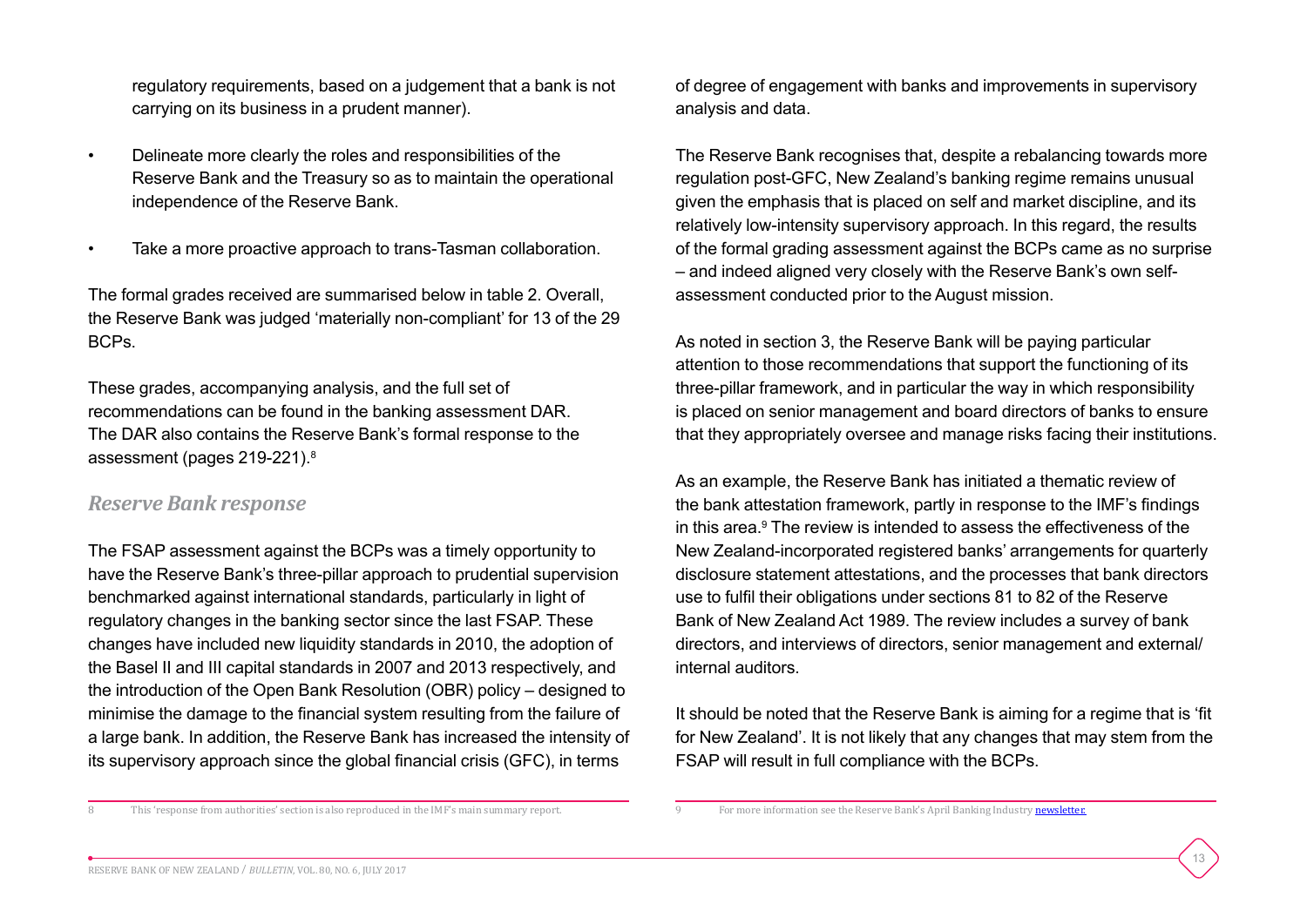# **5 Insurance supervision assessment**

The assessment of the regulatory framework for the insurance sector was undertaken against the standards developed by the International Association of Insurance Supervisors (IAIS). There are 26 core principles (the 'insurance core principles (ICPs)).10 Two of the ICPs come under the broad responsibilities of the FMA: those on *intermediaries* (ICP 18) and *conduct of business* (ICP 19). The remaining 24 ICPs are prudential in nature and therefore the responsibility of the Reserve Bank. There is a five point grading scale: observed, largely observed, partly observed, not observed and not applicable. Attached to each principle are a number of standards.

As for the banking assessment, two insurance experts were assigned to the IMF mission. The assessors met with the Reserve Bank for the most part and the FMA, as well as other government agencies, insurers and industry bodies.

The insurance assessors acknowledged that the implementation of the Insurance (Prudential Supervision) Act (IPSA) in 2010, and the subsequent licensing process, was a major achievement. Given the relative newness of the prudential regime, the overall observance with the ICPs detailed below in table 3 reflects the fact that a number of supervisory practices are still being bedded in. Formal observance has also been influenced by the Reserve Bank's more general approach to prudential regulation (such as the absence of 'on-site' inspections).

The main recommendations are:

- Increase the Reserve Bank's powers for setting standards and administrative sanctions.
- Enhance requirements tied to governance, while increasing the supervisory focus on assessing the effectiveness of governance arrangements (and other regulatory requirements).
- Review the stance on policyholder protection (e.g., extend statutory fund protection to non-life policyholders and make policyholder preference explicit in insolvency).
- Clarify day-to-day cooperation with the Treasury on supervisory matters to reduce the risk of encroachments on Reserve Bank operational independence.
- Enhance collaboration and cooperation with Australian authorities.
- Greater focus on the regulation of insurance intermediaries and market conduct by the FMA.
- More resources for both the Reserve Bank and FMA for insurancerelated activities.

Table 3 summarises the grades across the 26 ICPs. There are 13 'partly observed' grades which are broadly comparable to the 'materially noncompliant' grades in the banking assessment context.

As with the banking assessment, the insurance DAR contains a formal response from the Reserve Bank (and FMA) to the IMF's findings and recommendations.

10 The latest (2015) version of core principles can be found on the IAIS [website.](https://www.iaisweb.org/page/supervisory-material/insurance-core-principles/)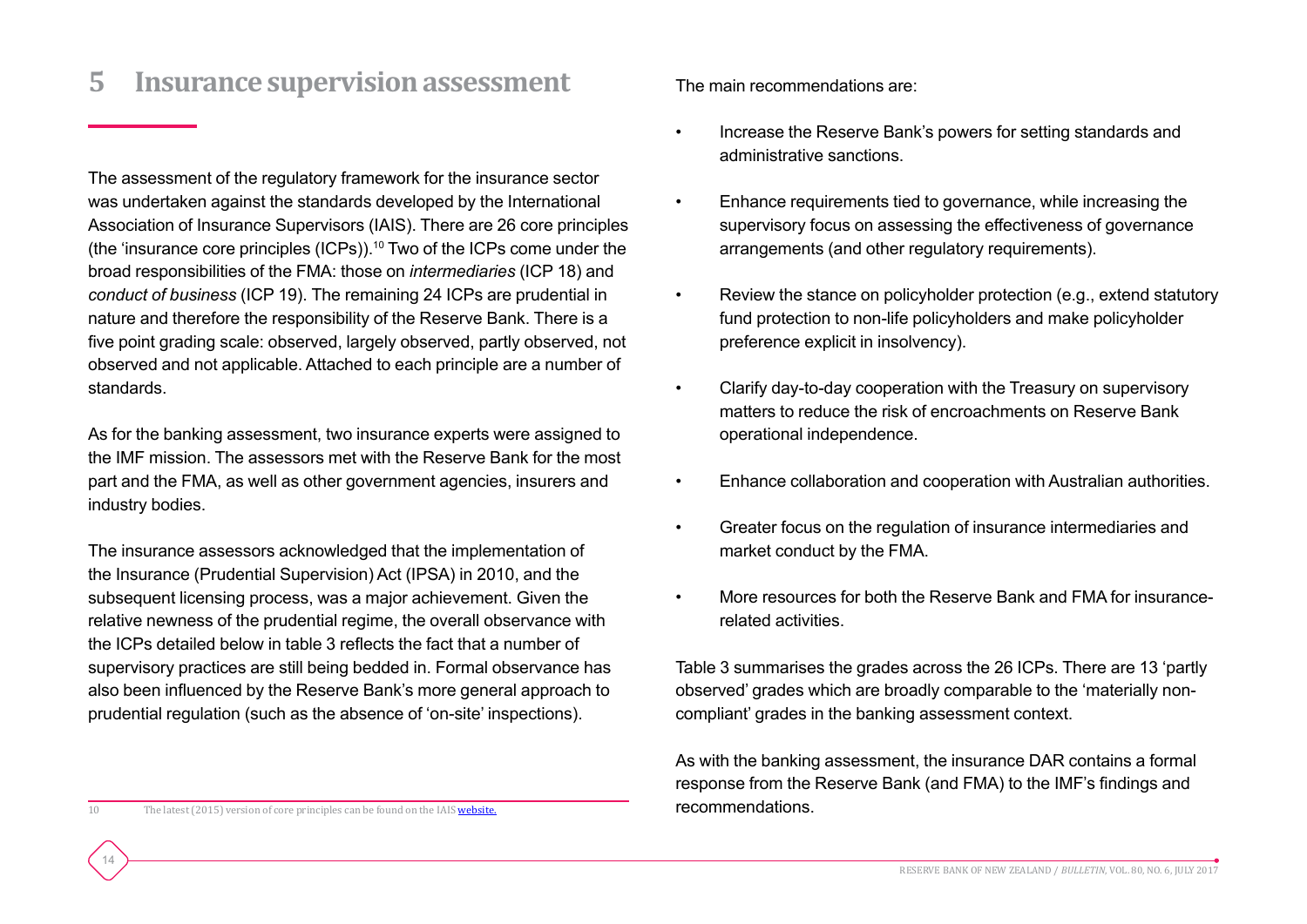#### **Table 3 ICP assessment - summary of results**

| Core principle                                                   | <b>Observed</b> | Largely<br>observed | <b>Partly</b><br>observed | <b>Not observed</b> | Not applicable |  |  |
|------------------------------------------------------------------|-----------------|---------------------|---------------------------|---------------------|----------------|--|--|
| $\checkmark$ = FSAP assessment;                                  |                 |                     |                           |                     |                |  |  |
| ICP 1: Objectives, powers and responsibilities of the supervisor |                 | $\checkmark$        |                           |                     |                |  |  |
| ICP 2: Supervisor                                                |                 | $\checkmark$        |                           |                     |                |  |  |
| ICP 3: Information exchange and confidentiality requirements     | $\checkmark$    |                     |                           |                     |                |  |  |
| ICP 4: Licensing                                                 |                 | $\checkmark$        |                           |                     |                |  |  |
| ICP 5: Suitability of persons                                    |                 | $\checkmark$        |                           |                     |                |  |  |
| ICP 6: Changes in control and portfolio transfers                |                 |                     | $\checkmark$              |                     |                |  |  |
| ICP 7: Corporate governance                                      |                 |                     | $\checkmark$              |                     |                |  |  |
| ICP 8: Risk management and internal controls                     |                 |                     | $\checkmark$              |                     |                |  |  |
| ICP 9: Supervisory review and reporting                          |                 |                     | $\checkmark$              |                     |                |  |  |
| ICP 10: Preventive and corrective measures                       |                 | $\checkmark$        |                           |                     |                |  |  |
| ICP 11: Enforcement                                              |                 | $\checkmark$        |                           |                     |                |  |  |
| ICP 12: Winding-up and exit from the market                      |                 | $\checkmark$        |                           |                     |                |  |  |
| ICP 13: Reinsurance and other forms of risk transfer             |                 |                     | $\checkmark$              |                     |                |  |  |
| ICP 14: Valuation                                                |                 | $\checkmark$        |                           |                     |                |  |  |
| ICP 15: Investment                                               |                 |                     | $\checkmark$              |                     |                |  |  |
| ICP 16: Enterprise risk management for solvency purposes         |                 |                     | $\checkmark$              |                     |                |  |  |

(continued overleaf)

**C**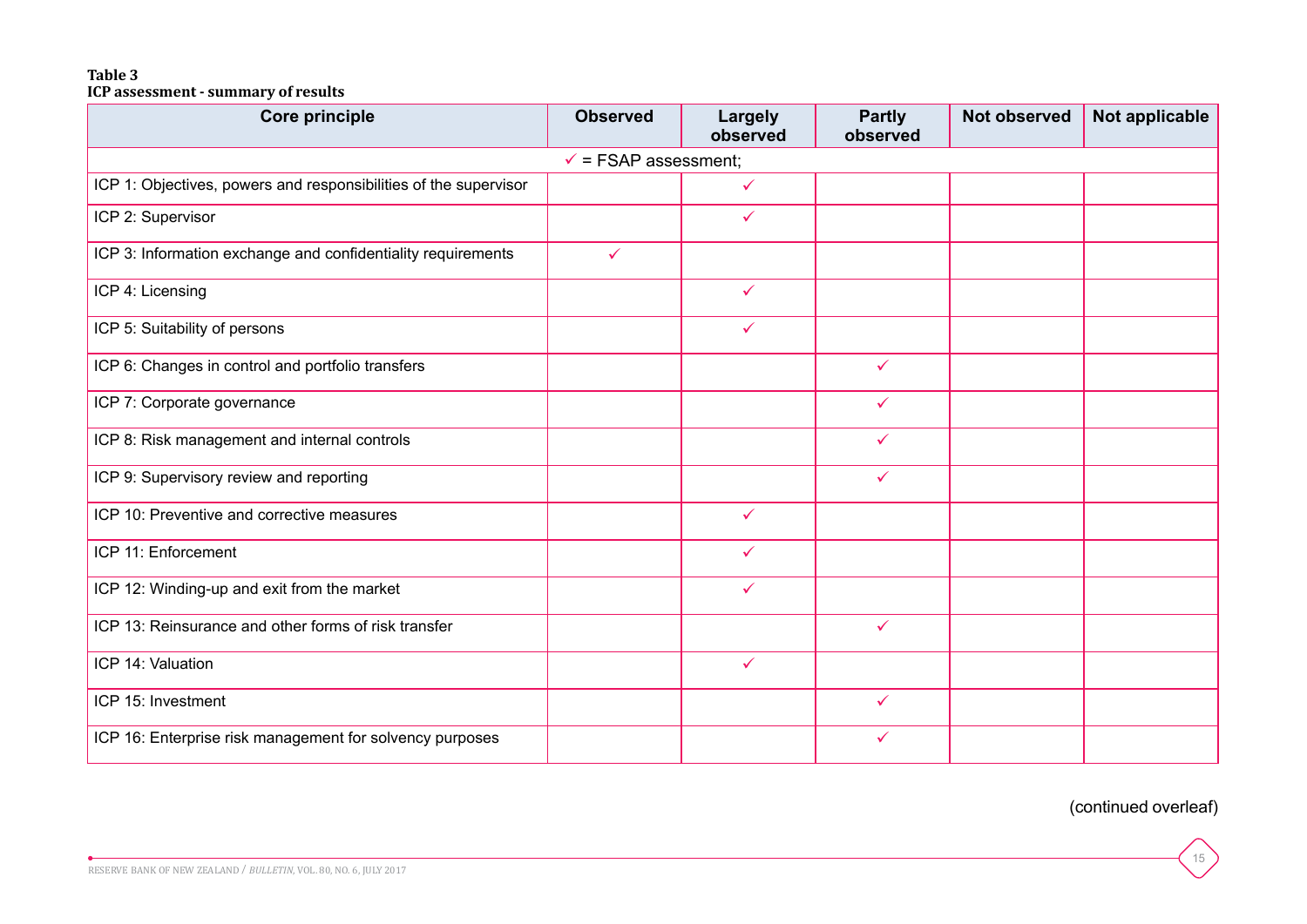#### **Table 3 ICP assessment - summary of results (continued)**

| <b>Core principle</b>                                                     | <b>Observed</b> | Largely<br>observed | <b>Partly</b><br>observed | Not observed | Not applicable |
|---------------------------------------------------------------------------|-----------------|---------------------|---------------------------|--------------|----------------|
| ICP 17: Capital adequacy                                                  |                 |                     |                           |              |                |
| ICP 18: Intermediaries                                                    |                 |                     | $\checkmark$              |              |                |
| ICP 19: Conduct of business                                               |                 |                     | $\checkmark$              |              |                |
| ICP 20: Public disclosure                                                 |                 |                     | $\checkmark$              |              |                |
| ICP 21: Countering fraud in insurance                                     | $\checkmark$    |                     |                           |              |                |
| ICP 22: Anti-Money laundering and combating the financing of<br>terrorism | $\checkmark$    |                     |                           |              |                |
| ICP 23: Group-wide supervisor                                             |                 |                     | $\checkmark$              |              |                |
| ICP 24: Macro-prudential surveillance and insurance supervision           |                 |                     | $\checkmark$              |              |                |
| ICP 25: Supervisory cooperation and coordination                          |                 | ✓                   |                           |              |                |
| ICP 26: Cross-border cooperation and coordination on crisis<br>management |                 |                     | $\checkmark$              |              |                |
| <b>Totals</b>                                                             | 3               | 10                  | 13                        |              |                |

#### *Reserve Bank response*

16

There have been significant changes in the landscape of insurance regulation since the last FSAP associated with the introduction of IPSA and the establishment of the FMA as New Zealand's market conduct regulator.

Despite this the IMF notes a number of areas where the prudential regime falls short of full observance. The Reserve Bank is considering those recommendations that will help improve the three-pillar approach as applied to the insurance sector. Examples include those findings on enhanced disclosure from insurers, and the expansion of powers to develop standards for corporate governance, risk management and internal controls.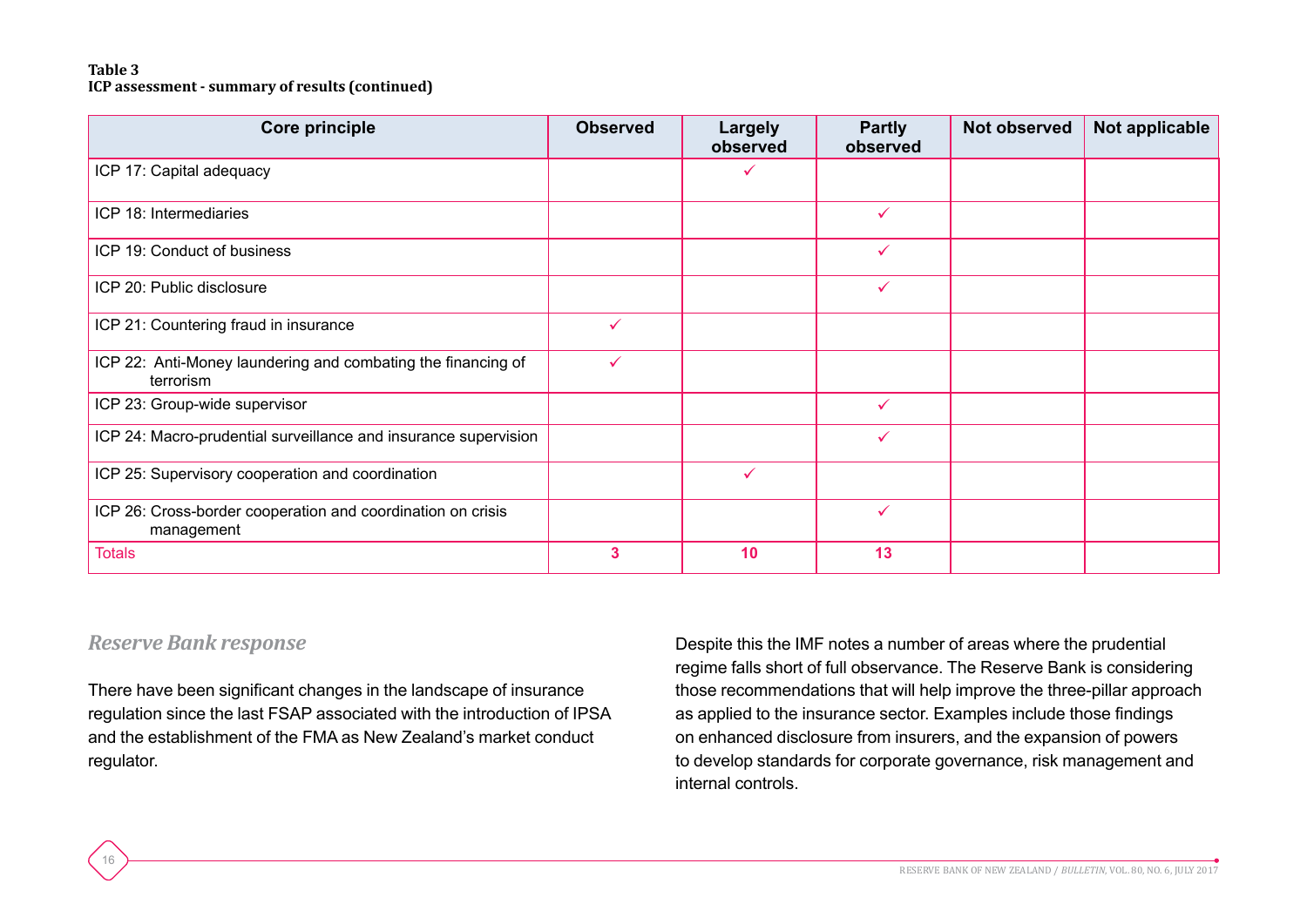More generally, a number of the IMF's recommendations are helping to inform the current review of the statutory framework for prudential regulation and supervision – the 'IPSA review'. In March the Reserve Bank released an [issues paper](http://www.rbnz.govt.nz/-/media/ReserveBank/Files/Publications/Policy-development/Insurers/IPSA-review/IPSA%20Review%20Issues%20Paper%20Mar%202017.pdf?la=en) for public consultation. During May several stakeholder forums were held to discuss the issues paper. Consultation closed on 30 June.

# **6 Macro-prudential policy**

In 2013 the Reserve Bank introduced a new prudential framework associated with macro-prudential policy, based on existing statutory powers. Shortly thereafter loan-to-value restrictions were implemented on residential mortgage lending in response to rising imbalances in the housing market.<sup>11</sup>

To assess this new policy area, the IMF's macro-prudential policy expert met with the Reserve Bank to discuss the legal mandate for macroprudential policy; the interaction between macro-prudential and monetary policy; the interaction between macro and micro-prudential policy, and; the way the Reserve Bank undertakes the monitoring of systemic risk.

The macro-prudential assessment also included meetings with the Treasury and a number of banks.

Overall, the IMF has concluded that New Zealand has a strong institutional framework, based on a clear mandate and powers, independent decision-making and external oversight. Macro-prudential policy is a new policy area globally, as well as in New Zealand. As such there are no formal international standards. However, the IMF is of the view that New Zealand's framework meets their two key criteria for an effective approach to addressing macro-financial risks.

Firstly, the framework provides a strong basis for a *willingness to act,* and therefore a counterbalance to any bias towards inaction. This derives from the role of the Reserve Bank as the single prudential regulator, with a clear mandate for financial stability, operationally clarified by a Memorandum of Understanding (MoU) with the Minister of Finance.

Secondly, the framework also provides the prerequisites necessary for the *ability to act*. The Reserve Bank has access to the necessary information to assess macro-financial risks and vulnerabilities, and a specific toolkit to address these risks.

However, the IMF has recommended improvements in the framework. Firstly, the arrangements for amending the MoU should be more transparent. As it stands, any change to the Reserve Bank's macroprudential toolkit must be agreed with the Minister of Finance under the terms of the MoU. The IMF suggests that the procedures for considering new tools and other adjustments should be more transparent, particularly where there are disagreements between the parties to the MoU. This is currently a 'live issue' as the Reserve Bank is consulting on adding a debt-to-income (DTI) limit instrument to the macro- prudential toolkit.

Moreover, the IMF sees particular merit in including a DTI instrument in the MoU. The IMF further recommends that the Reserve Bank implement a DTI tool if housing imbalances persist.

<sup>11</sup> See the Memorandum of Understanding ([MoU\)](http://www.rbnz.govt.nz/financial-stability/macro-prudential-policy/mou-between-minister-of-finance-and-governor-of-rbnz) signed between the Minister of Finance and the Governor of the Reserve Bank for a discussion of the objectives, instruments and accountability arrangements attached to macro-prudential policy.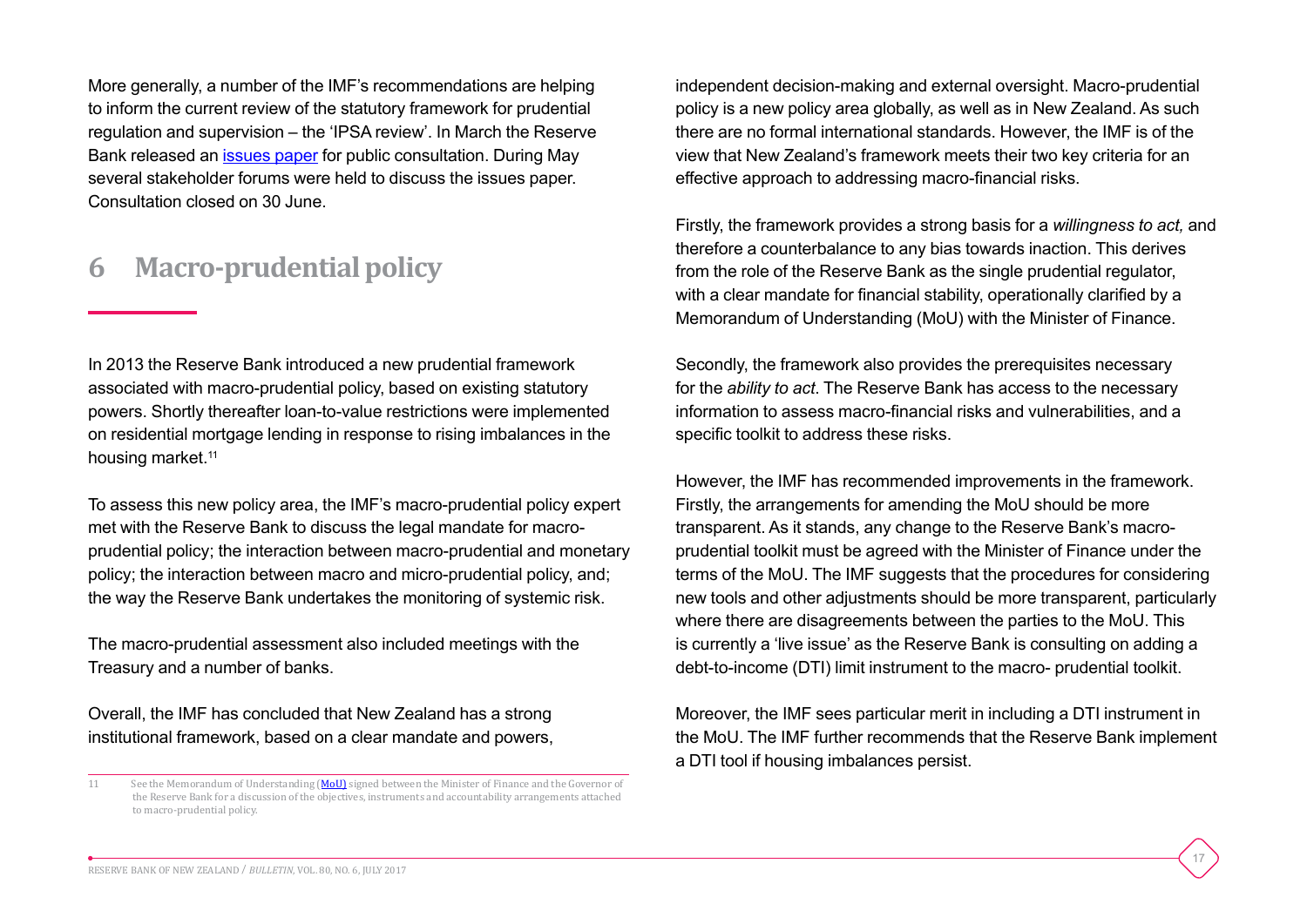Other macro-prudential recommendations include more capital for New Zealand's domestic systemically important banks (DSIBs), and a review of current prudential liquidity requirements.

## *Reserve Bank response*

18

The Reserve Bank welcomes the IMF's overall finding that our macroprudential framework has a strong foundation, one that gives the Reserve Bank an appropriate degree of operational autonomy.

The IMF's observations on the framework will be addressed in the fiveyear review of the MoU that will be undertaken in 2018.

The Reserve Bank's current [consultation](http://www.rbnz.govt.nz/-/media/ReserveBank/Files/Publications/Policy-development/Banks/DTI/Consultation-paper-DTIs-June-2017.pdf?la=en) on adding a DTI instrument to the toolkit will inform the on-going discussion with the Minister of Finance on this topic.

The issue of higher minimum capital levels for New Zealand's systemically important banks will be canvassed as part of a broader review of the Reserve Bank's capital requirements for locally incorporated banks. An initial consultation [document](http://www.rbnz.govt.nz/-/media/ReserveBank/Files/Publications/Policy-development/Banks/Review-capital-adequacy-framework-for-registered-banks/capital-review-issues-paper-may2017.pdf?la=en) was released in early May. The review is divided into three parts: dealing with the definition of regulatory capital, the measurement of risk-weighted exposures, and the minimum capital ratios.

The Reserve Bank also intends to review its prudential liquidity policy against the new international standards developed as part of Basel III, and consider the case for harmonisation.

# **7 Crisis management and resolution**

The assessment of New Zealand's crisis management and resolution framework focussed mainly on registered banks, with somewhat less consideration of arrangements for insurers and non-bank deposit-takers.

The crisis management expert met with the Reserve Bank, as well as several other government agencies, banks and insurers.

The IMF has found that the Reserve Bank's standing liquidity facilities are 'well designed' and they are very receptive to OBR as a resolution option.

However, they believe a number of practical issues need to be addressed with OBR, including around the legal framework and the powers required to implement an actual resolution after entry into statutory management. The IMF recommends embedding some of the key elements of OBR in legislation to enhance this mechanism as a credible option. Tied to this, the IMF supports the idea of an 'enhanced *de minimis'* as a form of limited depositor preference.12 An enhanced *de minimis* – that is, a pre-announced fixed amount – is seen as an alternative to the continued absence of a formal deposit insurance scheme.

<sup>12</sup> Under OBR the *de minimis* is a dollar amount that is protected from the allocation of losses and remains fully available to the account holders when the bank reopens the next business day following the appointment of a statutory manager. For depositors with a balance greater than the *de minimis* amount, a portion of the additional funds will be 'frozen' in order to be available to bear losses. For those depositors any remaining unfrozen portion (together with the *de minimis* amount) will be available and guaranteed by the government when the bank re-opens the next day. Under the current policy, there is no fixed *de minimis* allowance. A decision on whether to apply one, and the appropriate level, will be taken on the day having regard to the specific circumstances of the failure. More information about Open Bank Resolution is available on the Reserve Bank [website](http://www.rbnz.govt.nz/regulation-and-supervision/banks/open-bank-resolution).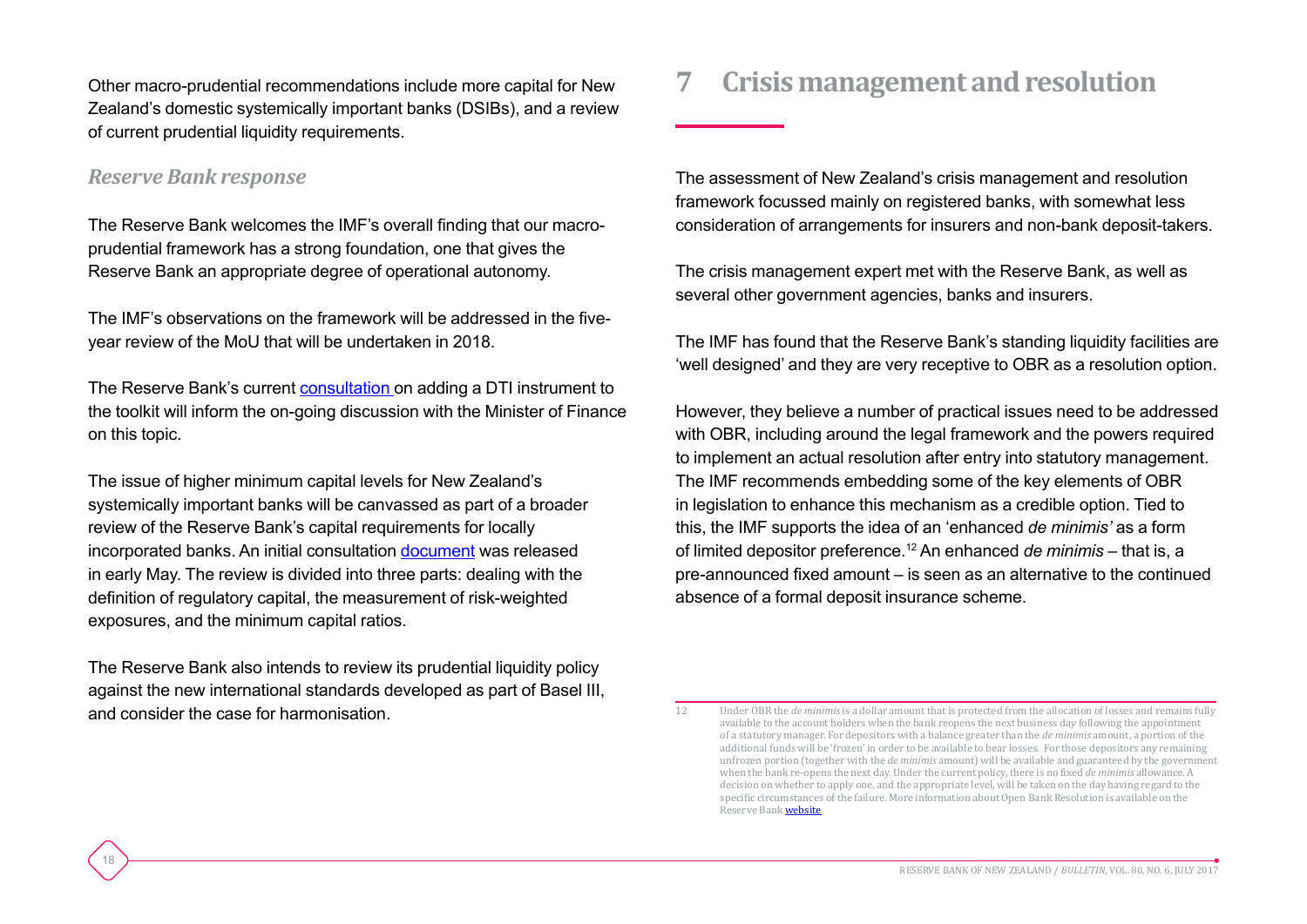In addition, the IMF believes that greater clarity is required on the decision-making process for dealing with a crisis and the exercise of resolution powers.

The main recommendations can be grouped together under two broad headings:

*Institutional arrangements, coordination and preparedness*

- Strengthen domestic crisis management arrangements, through changes to preposition logistics, communications plans, and procedural guidelines.
- Confirm the Reserve Bank as the lead resolution authority for all Reserve Bank regulated institutions.

#### *Resolution regime*

- Insert clear resolution objectives for the Reserve Bank (maintenance of financial stability, protection of depositors and the public interest, and maximising recoveries from the failed institution).
- Reconsider the merits of deposit insurance or in its absence introduce an enhanced *de minimis* exemption within OBR.

## *Reserve Bank response*

The Reserve Bank has long argued against the introduction of a formal depositor protection scheme in New Zealand. This has been based on various grounds, including that such a policy would undermine the role that bank customers and other market participants play in helping to influence the behaviour of banks (market discipline).

However, there may be merit in a more limited form of protection tied to the OBR framework – in the form of an enhanced *de minimis*. The Reserve Bank will be working with Treasury to provide advice to the Minister of Finance on the costs and benefits of a pre-announced *de mimimis* policy.

# **8 Financial market infrastructures**

Financial market infrastructures (FMIs), such as payment and settlement systems, are the channels through which financial institutions, governments, businesses and individuals transmit money and financial instruments.

The IMF's FMI expert met with both the Reserve Bank and FMA to discuss various aspects of both the current approach to the regulation and oversight of FMIs and, more importantly, to discuss a set of proposals designed to improve the FMI regime.13 The context for these proposals was a review the Reserve Bank undertook of its existing powers for the oversight of payment and settlement systems in 2013. This review concluded that the current regulatory framework left significant systemic risks unaddressed and that it did not provide for sufficient regulatory oversight of a sector that is critical to the New Zealand financial system.<sup>14</sup>

<sup>13</sup> The FMA jointly oversees designated settlement systems with the Reserve Bank.

<sup>14</sup> For a summary of the subsequent consultation and submissions on the oversight of designated FMIs (December, 2015) click [here,](http://www.rbnz.govt.nz/-/media/ReserveBank/Files/regulation-and-supervision/financial-market-infrastructure-oversight/regulatory%20developments/summary-of-submissions-and-final-policy-proposals-FMI-oversight-dec-2015.pdf?la=en) and for crisis management powers for systemically important FMIs (August, 2016) click [here](http://www.rbnz.govt.nz/-/media/ReserveBank/Files/regulation-and-supervision/financial-market-infrastructure-oversight/2016-08-summary-of%20submissions-on-FMI-crisis-management.pdf?la=en).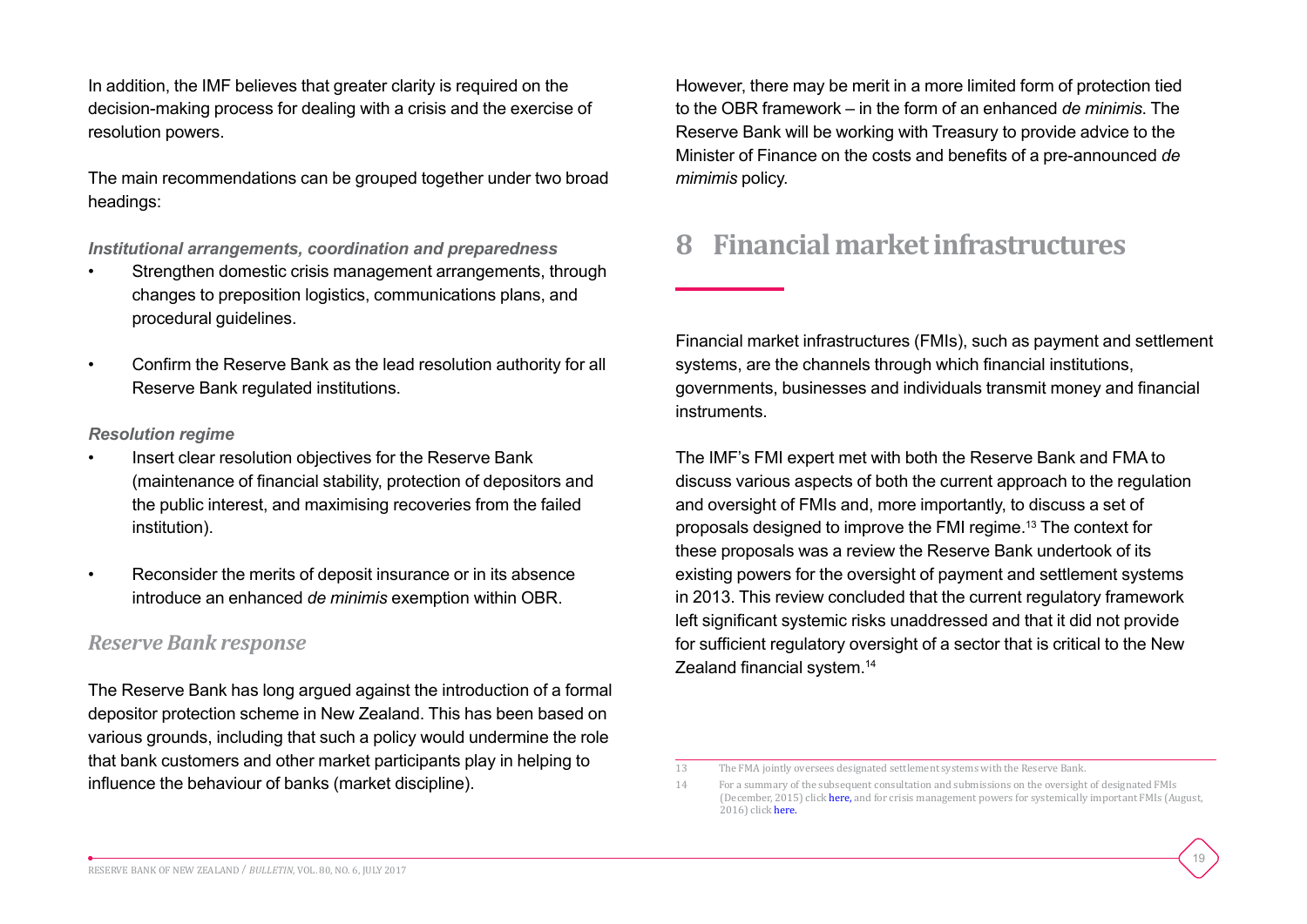As in other parts of the FSAP, the FMI assessor met several other government agencies and various industry participants.

One of the key recommendations from the IMF's assessment in this area is an endorsement of the proposed legislation. In the IMF's view, the proposed reforms will bring New Zealand broadly in line with international standards as defined by the Bank for International Settlements' Committee on Payments and Market Infrastructures (CPMI) and their *Principles for Financial Market Infrastructures* (PFMIs).15

Other recommendations stemming from the assessment include:

- Formalising supervisory practices alongside an increase in Reserve Bank and FMA staff numbers.
- Greater transparency of FMA's role and policies with respect to FMIs.
- Fine tuning crisis management arrangements to address specific features of FMI resolution.
- Developing a crisis management framework taking into account a system-wide perspective.

## *Reserve Bank response*

20

The Reserve Bank notes that the IMF has endorsed the current legislative proposals.

In April, Cabinet agreed to the adoption of the new legislative framework.16 The first part of the framework is an information gathering power that applies to all FMIs. This power will support monitoring of the entire sector, and help ensure the prompt identification of systemic risks. The second part of the framework is a set of regulatory powers that will apply to all designated FMIs (i.e. FMIs that are identified as systemically important, or that opt-in to designation to access the legal protections currently available to designated settlement systems under Part 5C of the Reserve Bank of New Zealand Act 1989).

These regulatory powers include the ability to set regulatory standards for designated FMIs, powers to oversee their rules, investigative and enforcement powers, and crisis management powers. The focus on designated FMIs is designed to ensure that regulatory interventions under the framework are proportionate to the risks raised by different FMIs, and to minimise compliance costs and barriers to entry.

Legislation establishing the new framework will be drafted over the coming months, and an exposure draft will be released for public consultation prior to this legislation being introduced into Parliament.

The Reserve Bank will consider the specific approach it will take to FMI supervision, and accompanying staff levels and skill requirements, once the legislation has been passed. Alignment with the supervisory approach taken to other sectors the Reserve Bank supervises will be considered in the context of the broader review of the Reserve Bank's three-pillar framework.

15 More information on CPMI is available on the BIS [website.](http://www.bis.org/cpmi/index.htm?m=3%7C16%7C627)

<sup>16</sup> The Cabinet paper can be found on the Reserve Bank [website](http://www.rbnz.govt.nz/-/media/ReserveBank/Files/regulation-and-supervision/financial-market-infrastructure-oversight/regulatory%20developments/FMIs-Cabinet-paper.pdf?la=en).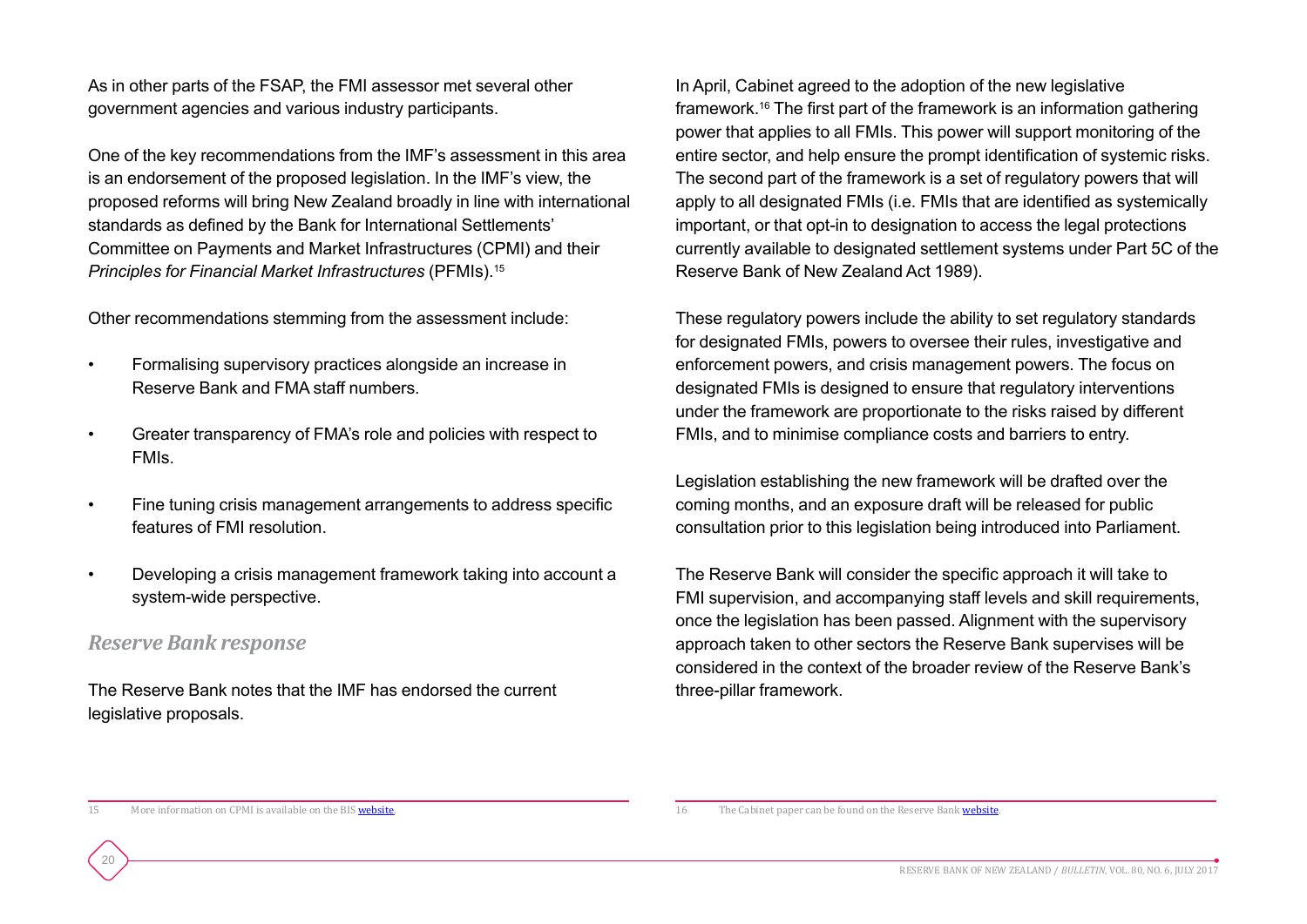## **9 Stress tests**

A stress testing exercise for the banking sector was undertaken over the course of 2016 as part of the FSAP's assessment of the resilience of the New Zealand financial system.

Drawing on the key risks and vulnerabilities facing the New Zealand financial system, this exercise was tied to four macro-financial risks that could impact the solvency and liquidity of the banking sector.

#### These risks were:

- a collapse in the housing market,
- depressed dairy prices,
- a deterioration in global economic conditions, and
- a tightening in financial market conditions.

The resilience of the New Zealand banking sector in this context was assessed in a number of ways. Separate solvency and liquidity tests were conducted, and the results subject to various sensitivity tests to assess the impact of various risk parameter calibrations.

In the case of solvency, both the IMF and the Reserve Bank ran parallel tests using their respective models.

In addition, two approaches were used to better understand the linkages between financial institutions: a 'network analysis' drawing on bilateral exposures to help ascertain how credit and funding risks would propagate across the financial system, and: a 'contagion analysis' based on market data on the parent banks to evaluate the scope for contagion implied by equity price co-movement.

Reverse stress tests conducted by the 'big four' banks also yielded additional insights into what it would take to seriously undermine these banks.

Overall, the battery of results suggests that the New Zealand banking system is well placed to withstand large, but plausible shocks. In addition, the network analysis suggests there is likely to be a limited impact from contagion owing to transactional exposures to other banks and non-bank financial institutions.

The stress test *Technical Note* includes a number of recommendations focussing on improving the Reserve Bank's stress testing capabilities – in particular, around the credit assessment of commercial real estate and other corporate exposures.

### *Reserve Bank response*

Stress tests are an increasingly important part of the way the Reserve Bank assesses the resilience of the banking sector. Over recent years the Reserve Bank's capability in this area has improved. The Reserve Bank will continue to build its capability and will consider the IMF's recommendations.

Regarding the specific results, the Reserve Bank takes some comfort in the fact that New Zealand's banking system appears well-placed to absorb a significant shock – confirming the results of various stress testing exercises the Reserve Bank has itself conducted in recent years.